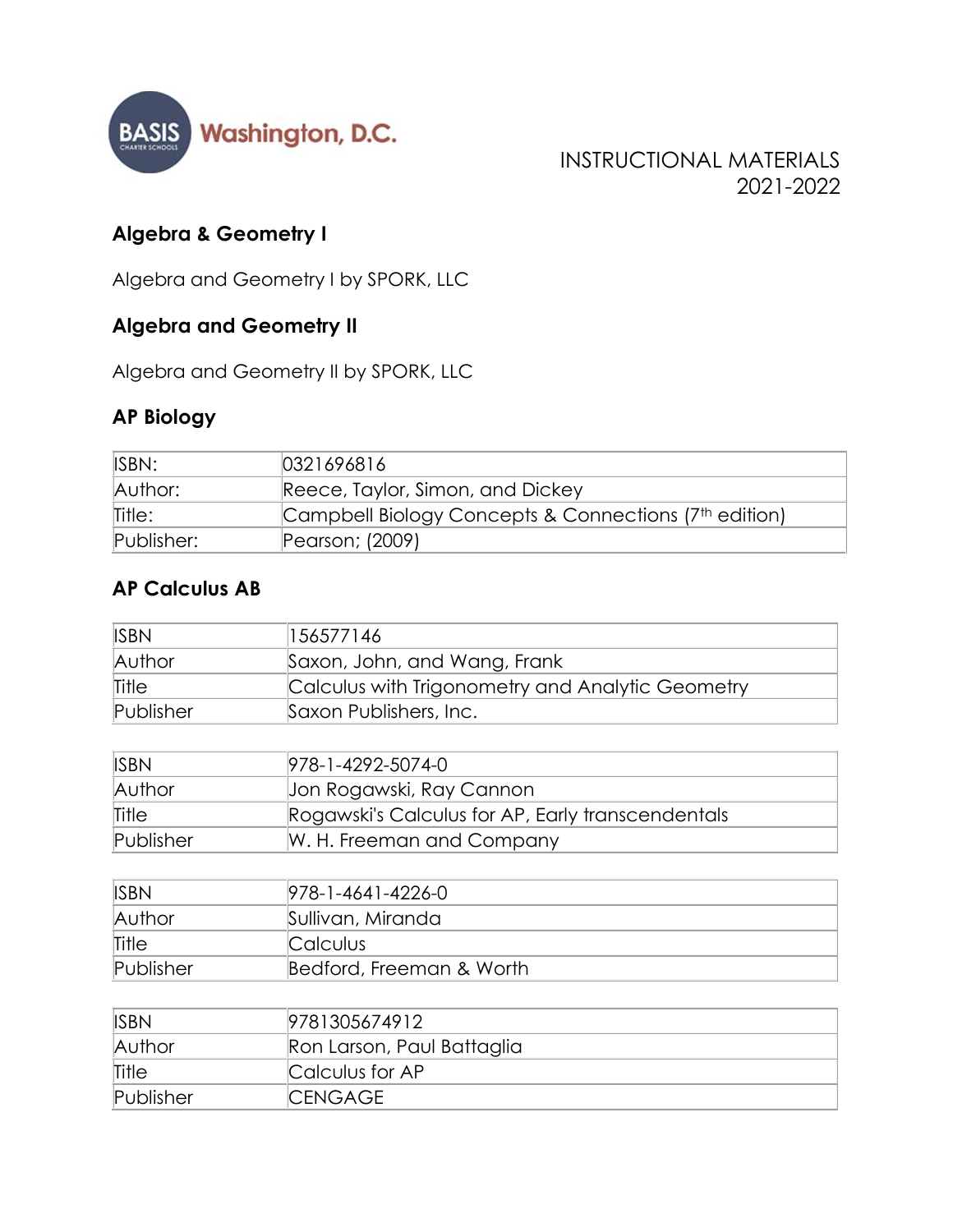## **AP Calculus BC**

| <b>ISBN</b> | 156577146                                         |  |
|-------------|---------------------------------------------------|--|
| Author      | Saxon, John, and Wang, Frank                      |  |
| Title       | Calculus with Trigonometry and Analytic Geometry  |  |
| Publisher   | Saxon Publishers, Inc.                            |  |
|             |                                                   |  |
| <b>ISBN</b> | 978-1-4292-5074-0                                 |  |
| Author      | Jon Rogawski, Ray Cannon                          |  |
| Title       | Rogawski's Calculus for AP, Early transcendentals |  |
| Publisher   | W. H. Freeman and Company                         |  |
|             |                                                   |  |
| <b>ISBN</b> | 978-1-4380-0497-6                                 |  |
| Author      | David Bock, Dennis Donovan, Shirley O. Hockett    |  |
| Title       | <b>AP Calculus</b>                                |  |

## **AP Chemistry**

| Editor:                   | <b>  OpenStax</b>                                           |
|---------------------------|-------------------------------------------------------------|
| Title:                    | Chemistry: Atoms First, 2e                                  |
| $\blacksquare$ Publisher: | https://openstax.org/details/books/chemistry-atoms-first-2e |

#### **AP English Literature & Composition**

*How the Garcia Girls Lost Their Accents,* Julia Alvarez

Publisher **Barron's Educational Series, Inc.** 

- *How to Read Literature Like a Profressor*, Thomas Foster
- *Sula*, Toni Morrison
- *The God of Small Things*, Arundhati Roy
- *The Merchant of Venice*, William Shakespeare
- *Antigone*, Sophocles
- Short Stories by: Geoffrey Chaucer, Kate Chopin, Edwidge Danticat, Louise Erdrich, Ernest Heminway, Jamaica Kincaid, Gabriel Garcia Marquez, Tim O'Brien, Bharati Mukherjee, Ken Liu, Eudora Welty, and others
- Poetry by: Ana Castillo, Mahmoud Darwish, Emily Dickinson, Nazim Hikmet, Homer, Langston Hughes, Antjie Krog, Li-young Lee, Aimee Nezhukumatathil*,*  Naomi Shihab Nye, Wilfred Owen, Pablo Neruda, Rumi, Sappho, Wislawa Szymborska, and others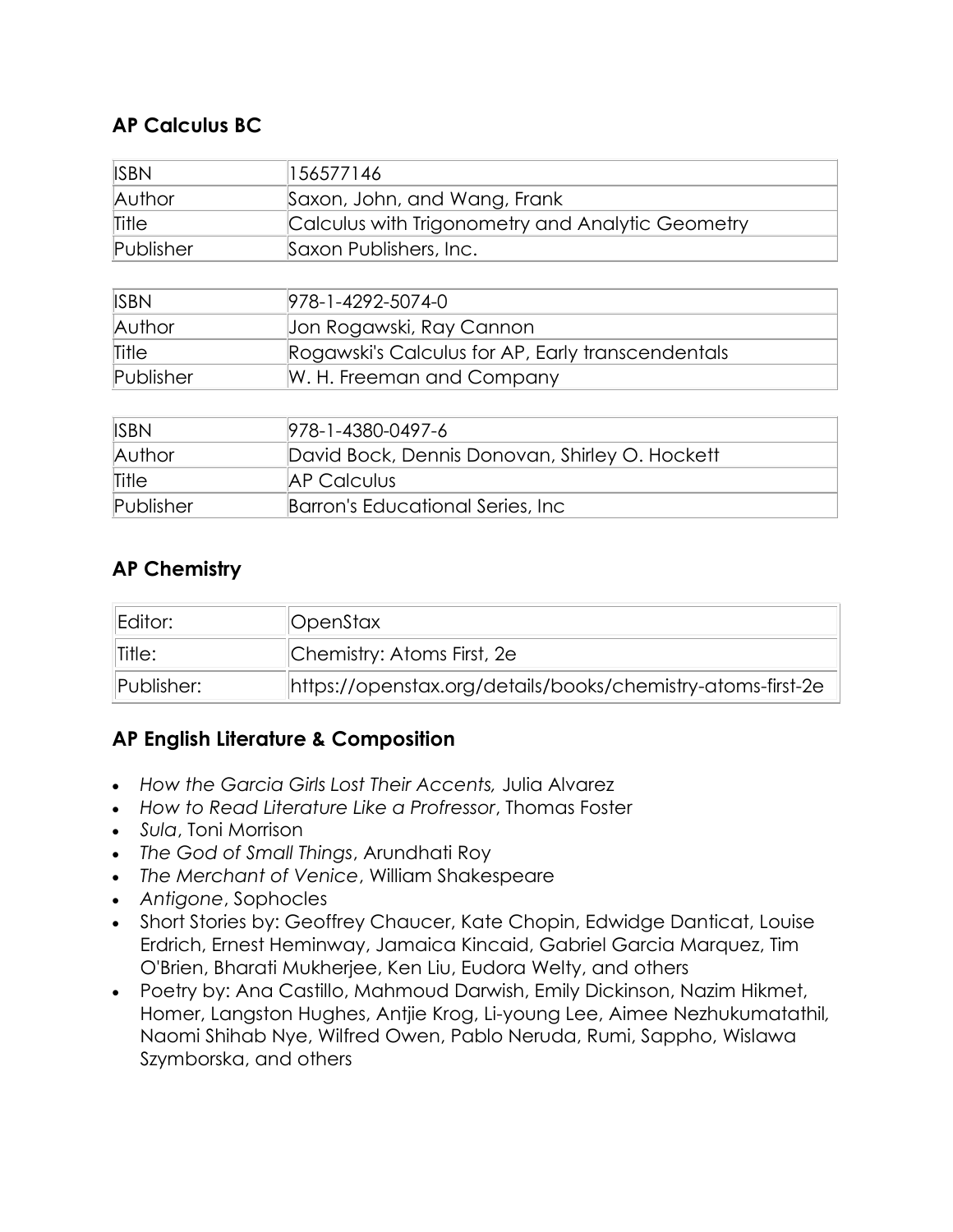## **AP European History**

A History of Western Society, John McKay, 978-0-312-64058-3

- AP European History, AMSCO.
- Crosby, Alfred J. The Columbian Exchange: Biological and Cultural Consequences of 1492
- Diamond, Jared. Guns, Germs and Steel: The Fates of Human Society
- Green, John. Crash Course World History, Crash Course European History. Youtube.
- Ollie Bye, Youtube Series
- Richey, Tom Video Series. Youtube Series.
- Sargent, Paul. AP Euro Bit by Bit. Youtube Series
- Seiler, Philippe AP Euroblast! Youtube Series.
- Sherman, Dennis, ed. Western Civilization
- Ten Minute History. Youtube Series.
- TimelinesTV. Video series on British History.
- College Board (SAQ/LEQ/DBQ)
- AP Review Books Barrons, Princeton, Achiever Exam Prep Guide
- Amadeus (PG)
- Alexander Nevsky (no rating)
- Battleship Potemkin (no rating)
- Olympia (no rating)
- Triumph of the Will (no rating)
- The Battle of Algiers (no rating)
- Gandhi (PG)
- Saving Private Ryan (R)
- The Path to Nazi Genocide United States Holocaust Museum
- Thirteen Days (PG-13)
- Dr. Strangelove (PG)
- Monty Python and the Holy Grail (PG)
- 1864 (TV Series Danish)
- The Paris Commune: Our First Revolution Youtube (BadMouseProductions)

#### **AP French Language & Culture**

Barron's AP French Language and Culture with Audio CDs- ISBN 978-1438072593

## **AP Human Geography**

*The Cultural Landscape: An Introduction to Human Geography*. James Rubenstein *AMSCO AP Human Geography*, David Palmer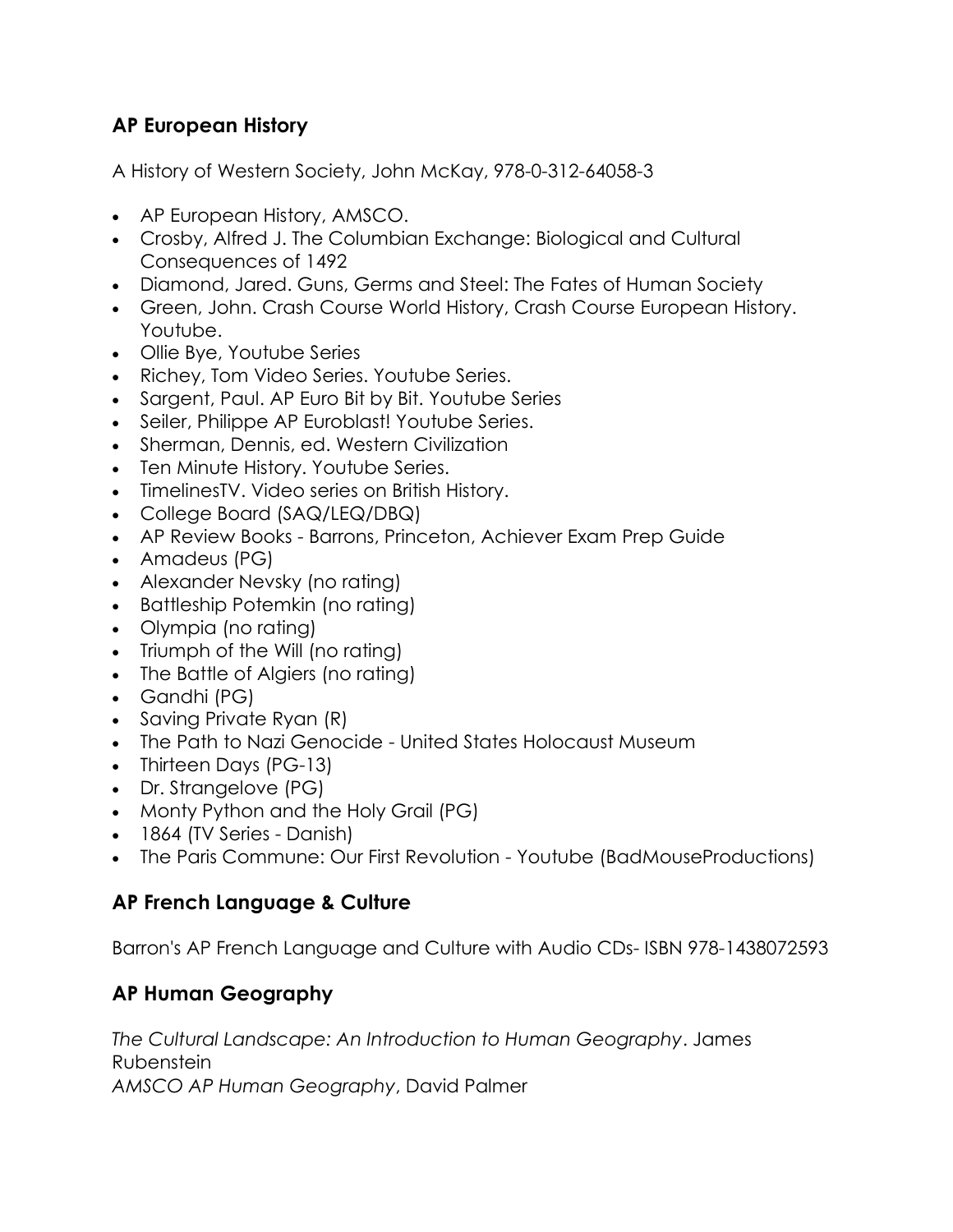The Economist The Week TED talks Global & Local news sources

#### **AP Latin**

| ISBN:      | 978-0-86516-764-3                                        |
|------------|----------------------------------------------------------|
| Editor:    | Boyd, Barbara Weiden                                     |
| Title:     | Vergil's Aeneid                                          |
| Publisher: | Bolchazy-Carducci Publishers, 2014                       |
| ISBN:      | 978-0865167520                                           |
| Editor:    | Hans-Friedrich Mueller                                   |
| Title:     | Caesar: Selections from his Commentarii de Bello Gallico |
| Publisher: | Bolchazy-Carducci Publishers, 2012                       |

### **AP Microeconomics / AP Macroeconomics**

- Krugman's Economics for AP, 2e (Ray & Anderson)ISBN: 978-1-464-12218-7
- Naked Economics by Charles Wheelan (ISBN: 978-0-393-33764-8)
- Economics in One Lesson by Henry Hazlitt (ISBN: 978-0-517-54823-3)
- Advanced Placement 4<sup>th</sup> Edition Microeconomics by John Morton (ISBN: 978-1-561-83670-3)
- Advanced Placement 4<sup>th</sup> Edition Macroeconomics by John Morton (ISBN: 978-1-561-83668-0)
- A Beautiful Mind (2001)
- ACDC Economics
- Econ Lowdown
- Khan Academy
- Dirk Mateer
- Marginal Revenue University
- Fcon Beats

## **AP Physics 1**

[https://openstax.org/books/college-physics/pages/1-introduction-to-science](https://openstax.org/books/college-physics/pages/1-introduction-to-science-and-the-realm-of-physics-physical-quantities-and-units)[and-the-realm-of-physics-physical-quantities-and-units](https://openstax.org/books/college-physics/pages/1-introduction-to-science-and-the-realm-of-physics-physical-quantities-and-units)

College Physics for the AP Physics 1 Course, 2nd Edition by Gay Stewart, Roger Freedman, Todd Ruskell, and Philip Kesten ISBN-13: 978-1-319-10097-1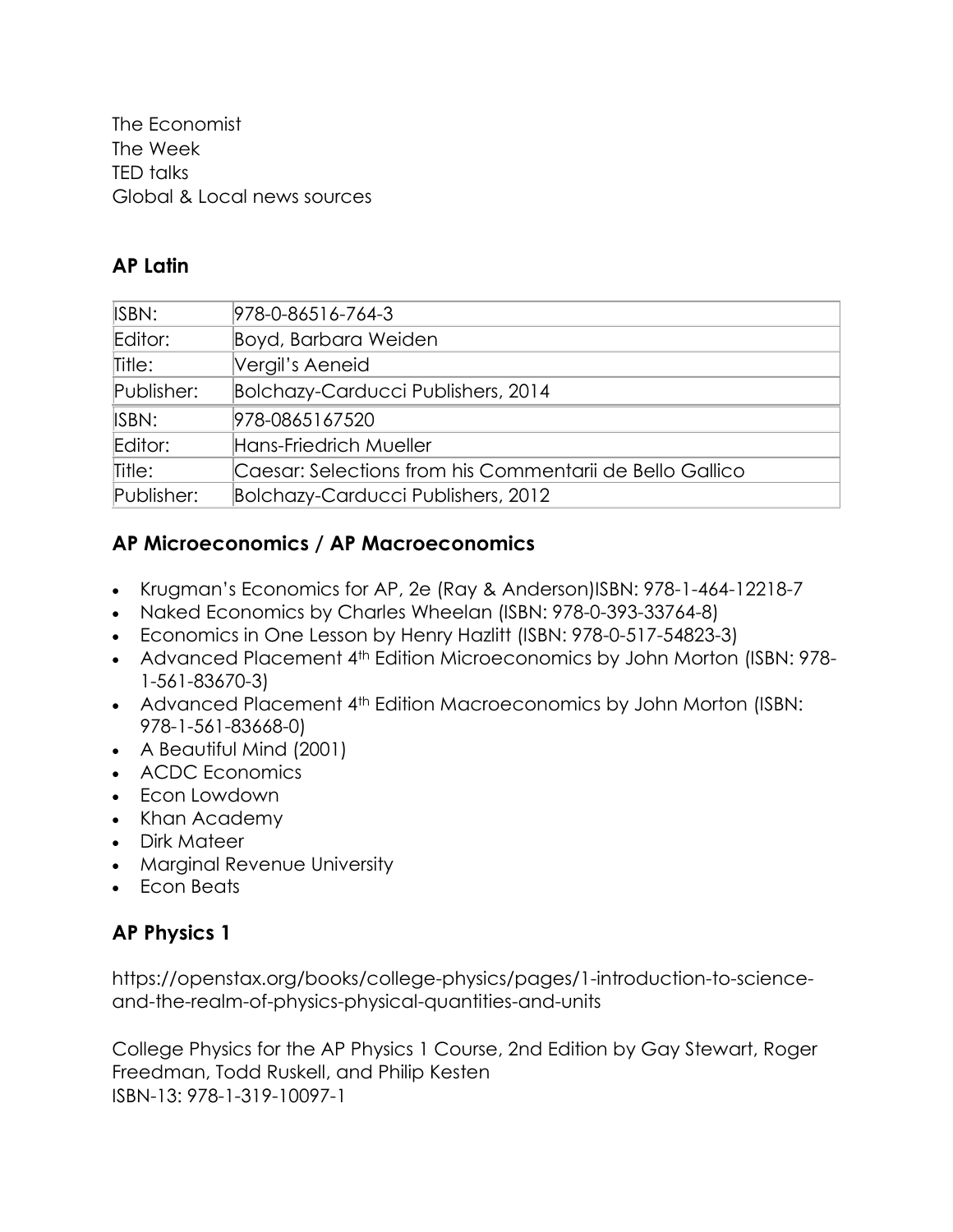## **AP Physics 2**

[https://openstax.org/books/college-physics/pages/1-introduction-to-science](https://openstax.org/books/college-physics/pages/1-introduction-to-science-and-the-realm-of-physics-physical-quantities-and-units)[and-the-realm-of-physics-physical-quantities-and-units](https://openstax.org/books/college-physics/pages/1-introduction-to-science-and-the-realm-of-physics-physical-quantities-and-units)

College Physics for the AP Physics 1 Course, 2nd Edition by Gay Stewart, Roger Freedman, Todd Ruskell, and Philip Kesten ISBN-13: 978-1-319-10097-1

## **AP Psychology**

ISBN: 1464113076 Editor: David G. Myers Title: Myers' Psychology for AP 2nd Edition Publisher: Worth Publishers

## **AP Spanish Language and Culture**

*Temas*. Vista Higher Learning, 2020. ISBN # 978-1-54330-138-0.

AP Spanish Language and Culture College Board AP Classroom

*El Mundo En Tus Manos 2021-2022*. The Comprehensible Classroom by Martina Bex.

*Realidades III*. Prentice Hall, 2008. ISBN-13: 978-0131340947. ISBN-10: 0131340948

## **AP Statistics**

| <b>ISBN</b> | 978-1464108730                                      |
|-------------|-----------------------------------------------------|
| Author      | Starnes, Tabor, Yates, and Moore                    |
| Title       | The Practice of Statistics, 5 <sup>th</sup> edition |
| Publisher   | W.H. Freeman                                        |

Stats Medic (activities) – [www.statsmedic.com](http://www.statsmedic.com/) Skew the Script (activities and videos) – [www.skewthescript.org](http://www.skewthescript.org/) Desmos (activities) – [www.desmos.com](http://www.desmos.com/) Against all Odds: Inside Statistics (Annenberg Learner video series) – <www.learner.org/series/against-all-odds-inside-statistics/> The Power of the Placebo Effect – Emma Bryce (Ted-Ed video) – [ed.ted.com/lessons/the-power-of-the-placebo-effect-emma-bryce](https://ed.ted.com/lessons/the-power-of-the-placebo-effect-emma-bryce) How to Buy Happiness (Ted Talks video) – [www.ted.com/talks/michael\\_norton\\_how\\_to\\_buy\\_happiness?language=en#t-](http://www.ted.com/talks/michael_norton_how_to_buy_happiness?language=en#t-167348)[167348](http://www.ted.com/talks/michael_norton_how_to_buy_happiness?language=en#t-167348)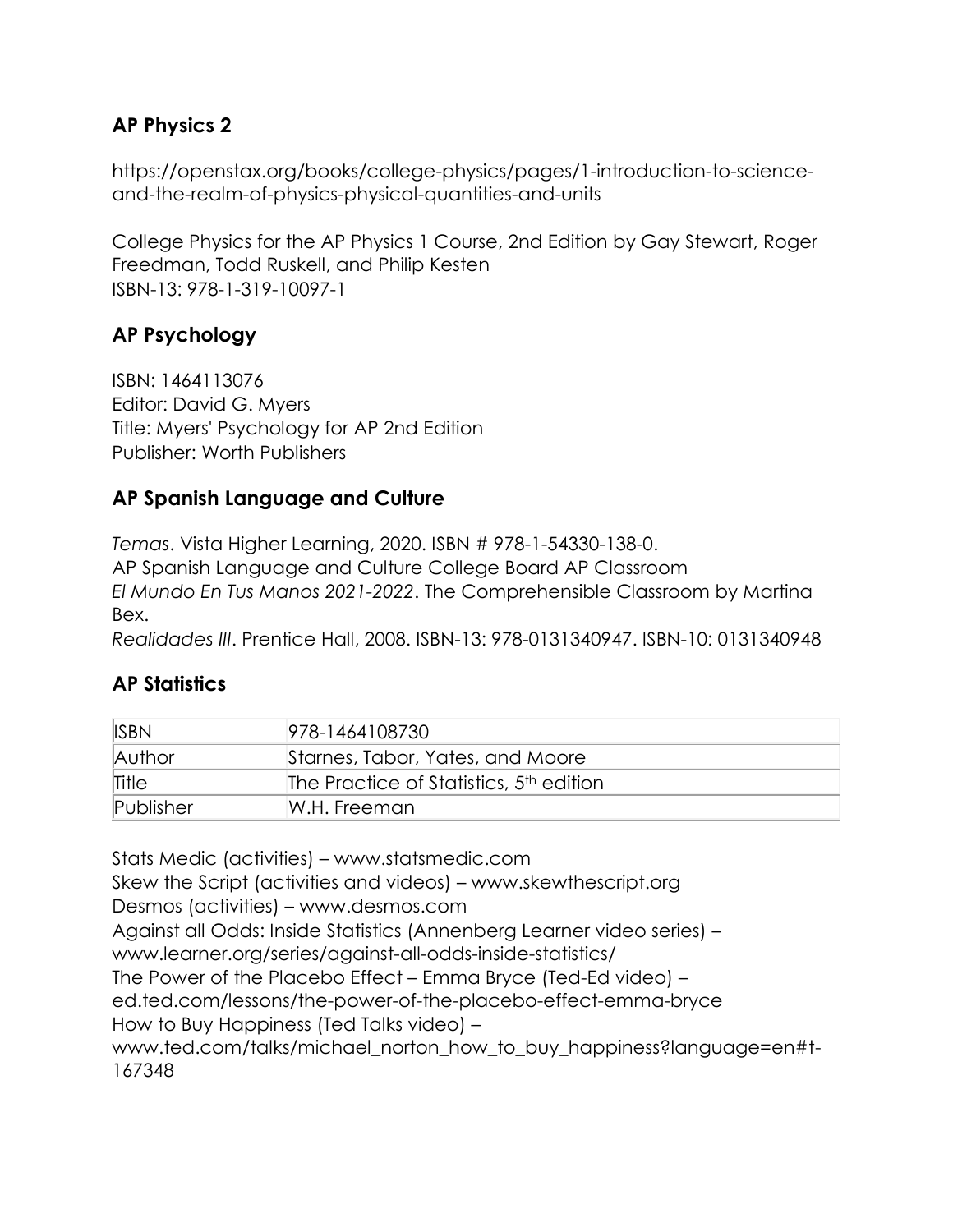An Experiment by Kiley Hamlin: Helpers and Hinderers – [www.youtube.com/watch?v=anCaGBsBOxM](http://www.youtube.com/watch?v=anCaGBsBOxM) AP Stats Hypothesis Test Mistakes – [www.youtube.com/watch?v=RN6qa3PxGU0](http://www.youtube.com/watch?v=RN6qa3PxGU0) 

## **AP U.S. Government and Politics**

| ISBN:      | 9781690384168                                                             |
|------------|---------------------------------------------------------------------------|
| Author:    | David Wolfford                                                            |
| Title:     | Advanced Placement: United States Government and<br>Politics, 3rd Edition |
| Publisher: | AMSCO, Perfection Learning                                                |

Peter Woll, American Government Readings and Cases, 17th ed. (Pearson, 2008) Lanahan Readings in the American Polity (5th Edition) Free Response Questions (FRQs) and Multiple Choice Questions from prior AP exams

## **AP U.S. History**

| <b>ISBN</b>   | 9781531116927                                                                             |  |
|---------------|-------------------------------------------------------------------------------------------|--|
| Author        | John J. Newman and John M. Shmalbach                                                      |  |
| Title/Edition | United States History: Preparing for the Advanced Placement<br>Examination (2018 Edition) |  |
| Publisher     | AMSCO, 2018                                                                               |  |
| <b>ISBN</b>   | (http://www.americanyawp.com/index.html)                                                  |  |
| Author        | <b>Stanford University Press</b>                                                          |  |
| Title/Edition | The American Yawp: A Massively Collaborative Open U.S.<br><b>History Textbook</b>         |  |
| Publisher     | <b>Stanford University Press</b>                                                          |  |

## **Arithmetic B**

SPORK Arithmetic B by SPORK LLC.

## **Art History & Practice: Visual Arts**

ISBN-13: 0-978-0-7407-6872-9 Strickland, Carol, Ph.D., and Boswell, John The Annotated Mona Lisa: A Crash Course from Prehistoric to Post- Modern, Second Edition Andrews McMeel Publishing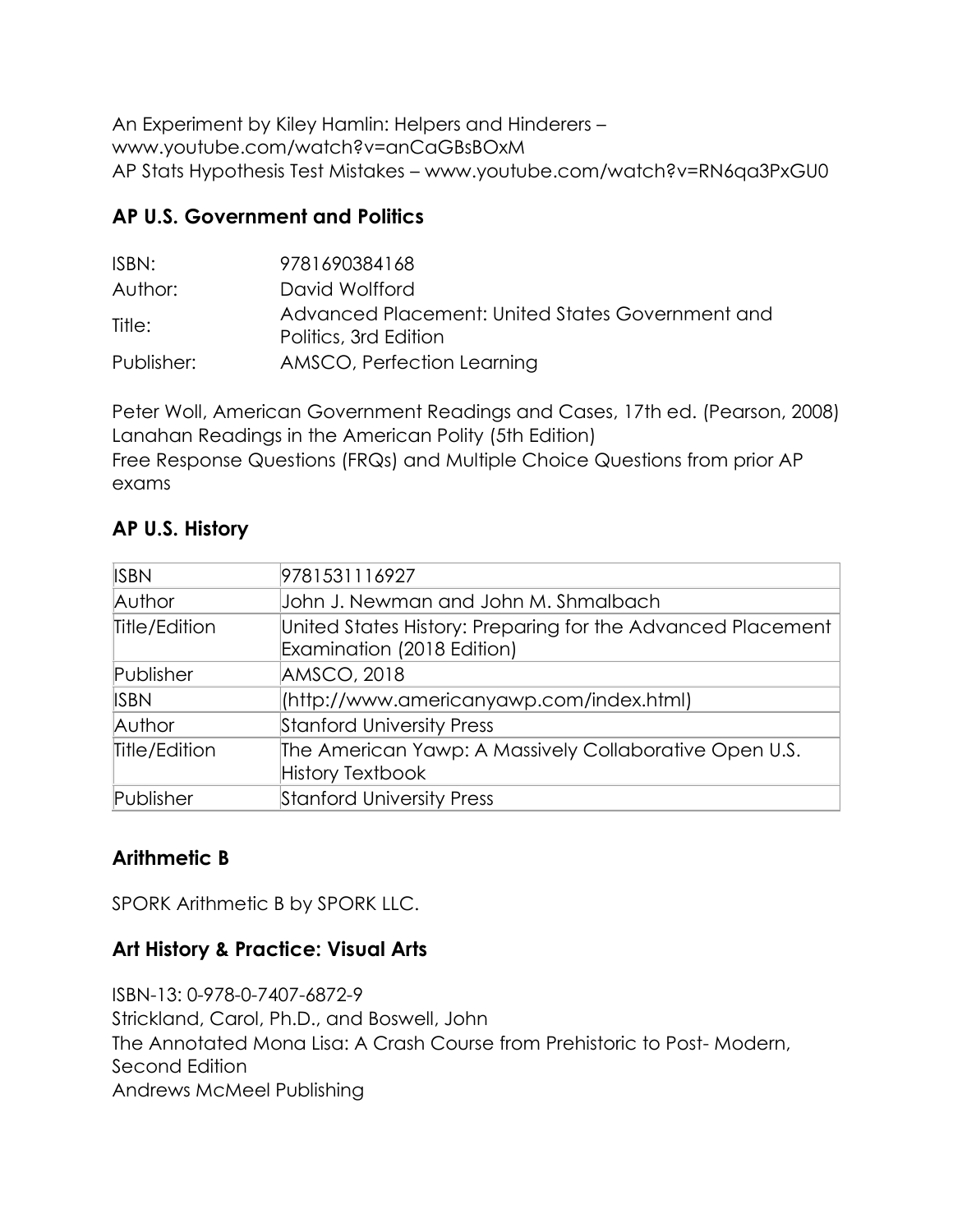ISBN 0 04 440947 8 Guerilla Girls Guerilla Girls' Bedside Companion to the History of Western Art Penguin

ISBN 978 071485652 0 Schlagman, Richard The Art Museum. First Edition Phaidon Press Ltd.

- Lascaux: The Prehistory of Art
- $\bullet$  PIPO
- Uncovering the Secrets of Stonehenge
- Various Khan Academy Clips
- Various Art 21 Clips
- BBC How Art Made the World
- Crash Course Renaissance
- Art History in a Hurry
- Smart History
- YouTube clips
- The Red Balloon
- Carmen Sandiego
- Avatar
- ArtCurious Podcast
- Art History for All Podcast

#### **Biology 6**

6th grade Biology Quizlet:<https://quizlet.com/class/5079746/>

| <b>ISBN</b> | 0030647797                                        |
|-------------|---------------------------------------------------|
| Author      | Allen, Katy Z.; Berg, Linda Ruth; Taylor, Mark F. |
| Title       | Human Body Systems and Health                     |
| Publisher   | Holt, Rinehart and Winston                        |

#### **Biology 7**

| <b>ISBN</b> | 9780030647772                                      |
|-------------|----------------------------------------------------|
| Author      | Allen, Katy Z.; Berg, Linda Ruth; Fronk, Robert H. |
| Title       | Cells, Heredity and Classification                 |
| Publisher   | Holt, Rinehart, and Winston                        |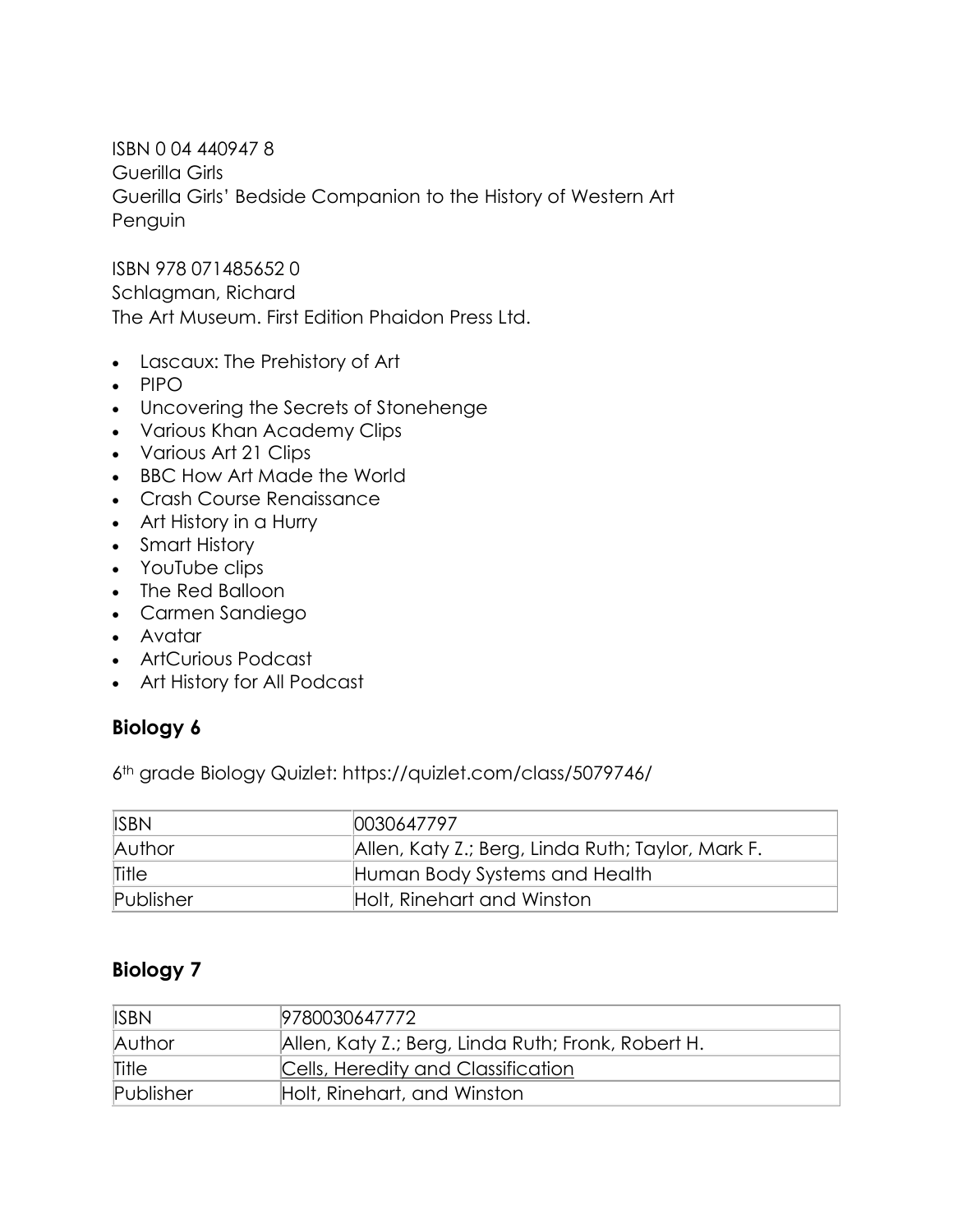| <b>ISBN</b> | 9780030647741               |
|-------------|-----------------------------|
| Author      | Dushek, Jennie              |
| Title       | Animals                     |
| Publisher   | Holt, Rinehart, and Winston |

| <b>ISBN</b> | 9780030691010                     |
|-------------|-----------------------------------|
| Author      | Allen, Katy Z.; Berg, Linda Ruth  |
| Title       | Microorganisms, Fungi, and Plants |
| Publisher   | Holt, Rinehart, and Winston       |

7th-grade Biology Quizlet:<https://quizlet.com/class/5079747>

## **Biology 8**

| $ISBN-13$ | 9780133669510                      |
|-----------|------------------------------------|
| Author    | Miller, Kenneth and Levine, Joseph |
| Title     | Biology                            |
| Publisher | Pearson Publishing                 |

## **Capst: Dynamics of Infectious Diseases**

| ISBN:      | $0-9631172-1-1$                                        |
|------------|--------------------------------------------------------|
| Editor:    | Samuel Baron                                           |
| Title:     | Medical Microbiology, 4th edition                      |
| Publisher: | University of Texas Medical Branch at Galveston; 1996. |
| Online:    | https://www.ncbi.nlm.nih.gov/books/NBK7627/            |

| ISBN:      | 0131443291                                                 |
|------------|------------------------------------------------------------|
| Author:    | Madigan, Michael T and Martinko, John M                    |
| Title:     | Brock Biology Of Microorganisms (11 <sup>th</sup> edition) |
| Publisher: | Pearson Prentice Hall; (2006)                              |
| ISBN:      | 9780-0-7-181821-6                                          |
| Author:    | Ryan, Kenneth J., Ray, C. George, et al                    |
| Title:     | Sherris Medical Microbiology (6th edition)                 |
| Publisher: | McGraw-Hill Education (2014)                               |

## **Capstone: Forensics**

*How Sherlock Changed the World* (PBS Nova)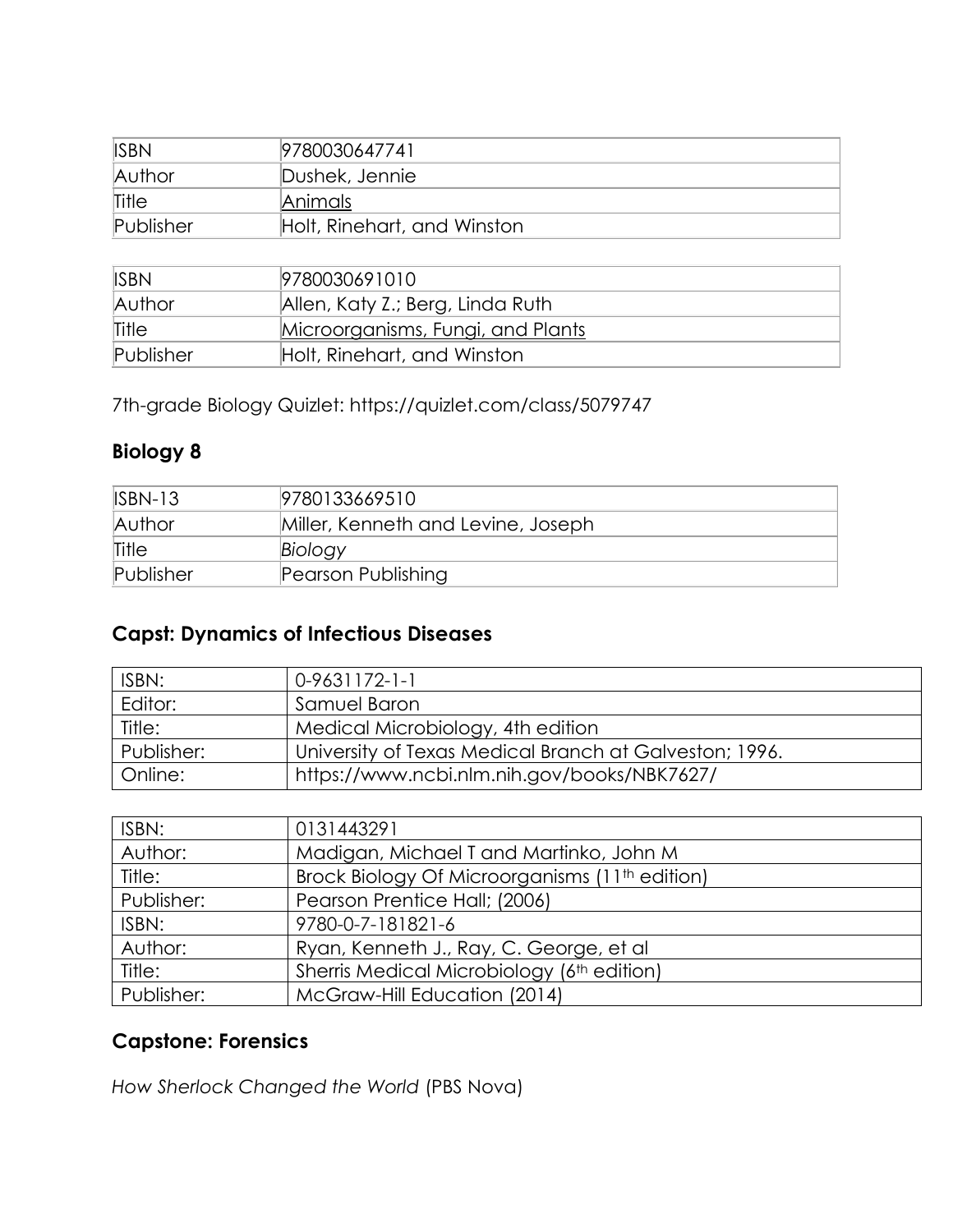*Forensics on Trial* (PBS Nova) *Cold Case JFK* (PBS Nova) *The Poisoner's Handbook* (PBS American Experience) *Forensics Files* (Medstar Television) Title: *Other Relevant Forensics Videos and Lectures* Supply: Online resources, teacher copy *Mystery of a Masterpiece (PBS Nova)* [www.youtube.com](http://www.youtube.com/)

#### **Capstone: Multivariable Calculus**

| <b>ISBN</b> | 978-0321185587 (Standard) or 978-0321489876 (Media<br>Upgrade) |
|-------------|----------------------------------------------------------------|
| Author      | Thomas, Weir, Hass, Giordano                                   |
| Title       | Thomas' Calculus, 11th edition                                 |
| Publisher   | Pearson                                                        |

Desmos Khan Academy

ISBN: 0-8400-4821-1 Autor: James Stewart Title: Calculus 7E, AP Edition Publisher: Cengage Learning

#### **Capstone: Statistics**

| <b>ISBN</b> | 978-1464108730                                      |
|-------------|-----------------------------------------------------|
| Author      | Starnes, Tabor, Yates, and Moore                    |
| Title       | The Practice of Statistics, 5 <sup>th</sup> edition |
| Publisher   | IW.H. Freeman                                       |

Stats Medic (activities) – [www.statsmedic.com](http://www.statsmedic.com/) Skew the Script (activities and videos) – [www.skewthescript.org](http://www.skewthescript.org/) Desmos (activities) – [www.desmos.com](http://www.desmos.com/) Against all Odds: Inside Statistics (Annenberg Learner video series) – <www.learner.org/series/against-all-odds-inside-statistics/> The Power of the Placebo Effect – Emma Bryce (Ted-Ed video) – [ed.ted.com/lessons/the-power-of-the-placebo-effect-emma-bryce](https://ed.ted.com/lessons/the-power-of-the-placebo-effect-emma-bryce)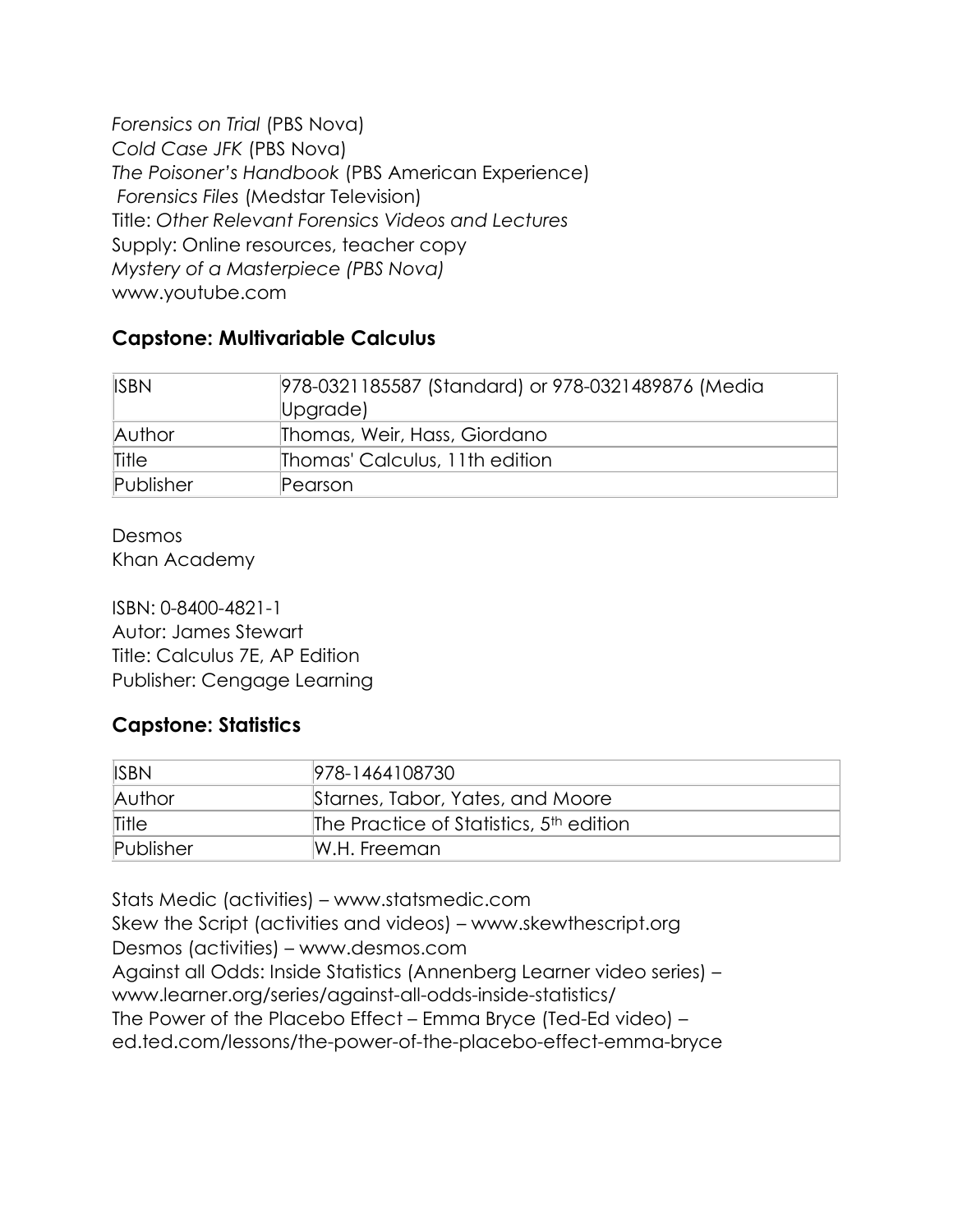How to Buy Happiness (Ted Talks video) – [www.ted.com/talks/michael\\_norton\\_how\\_to\\_buy\\_happiness?language=en#t-](http://www.ted.com/talks/michael_norton_how_to_buy_happiness?language=en#t-167348)[167348](http://www.ted.com/talks/michael_norton_how_to_buy_happiness?language=en#t-167348) An Experiment by Kiley Hamlin: Helpers and Hinderers – [www.youtube.com/watch?v=anCaGBsBOxM](http://www.youtube.com/watch?v=anCaGBsBOxM) AP Stats Hypothesis Test Mistakes – [www.youtube.com/watch?v=RN6qa3PxGU0](http://www.youtube.com/watch?v=RN6qa3PxGU0) 

#### **Capstone: Traditional Chinese Customs**

Common Knowledge about Culture 中国文化常识 ISBN: 978-7-04-020714-9 Common Knowledge about History 中国历史常识 ISBN: 978-7-04-020717-0 Common Knowledge about Geography 中国地理常识 ISBN: 978-7-04-020720-0 Publisher: Higher Education Press

### **Capstone: Utopias & Dystopias**

*Utopia,* Thomas More *The Handmaid's Tale*, Margaret Atwood *Station Eleven*, Emily St. John Mandel *Brave New World,* Aldous Huxley *Herland*, Charlotte Perkins Gilman *Anthem*, Ayn Rand *Lost Horizon*, James Hilton *Utopia for Realists: How We Can Build the Ideal World, Rutger Bregman The Utopia Experiment,* Dylan Evans *Civilization and Its Discontents*, Sigmund Freud *Man's Search for Meaning*, Viktor Frankl Articles about utopias Ted Talks

#### **Capstone: World History Through Film**

*The Mission Dances with Wolves The Last Emperor Lawrence of Arabia Gandhi The Battle of Algiers Cry Freedom Malcolm X Flores de otro mundo*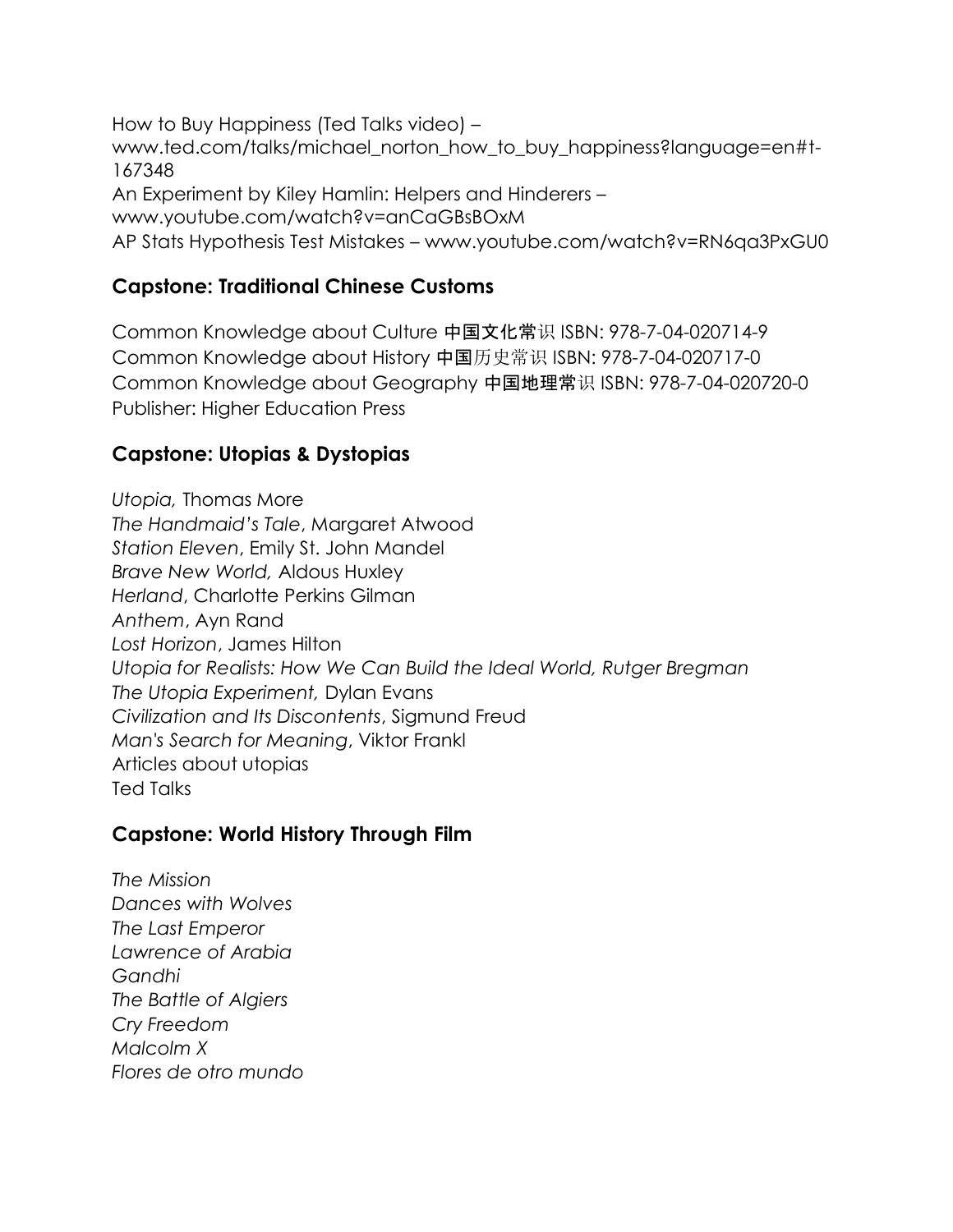*Imagined Communities. Reflections on the Origin and Spread of Nationalism –* Benedict Anderson

*The Nation and Its Fragments. Colonial and Postcolonial Histories.* – Partha **Chatteriee** 

*An Early Abolitionist Crusade*

*Revisiting Cultivated Agriculture, Animal Husbandry, and Daily Life in the Guarani Missions* 

*The Rise and Fall and Rise of Civilizations: Indian Intellectual Culture during the Removal Era* 

*The Gender of Nationalism: Competing Masculinities in Meiji Japan* 

*The Power of Imagination: Whose Northeast and Whose Manchuria?* 

*Between Ottoman Loyalty and Arab "Independence"*"MUḤAMMAD KURD

'ALĪ,ǦIRǦĪ ZAYDĀN," AND "ŠAKĪB ARSLĀN"

*Gandhi's West, the West's Gandhi* 

*French and Algerian Identity Formation in 1890s Algiers* 

*From 'Nationhood' to Regionalism to the North West Province:* 

*'Bophuthatswananess'and the Birth of the 'New' South Africa*

*Malcolm X across the Genres*

*HOUSE NEGROES ON THE LOOSE Malcolm X and the Black Bourgeoisie*

Major US and British newspapers

*National Geographic*

*The Economist*

*BBC*

*El País in English*

*Le Monde Diplomatique in English*

*Siegel Online*

*Al Jazeera.*

<http://www.chicagomanualofstyle.org/home.html>

[https://style.mla.org](https://style.mla.org/)

<http://guides.library.cornell.edu/annotatedbibliography>

EBSCO (through DC Public Library system)

JSTOR (through Library of Congress and through DC Public Library system)

## **Chemistry 6**

Dynamic Periodic Table Publisher: Michael Dayah Link:<https://ptable.com/>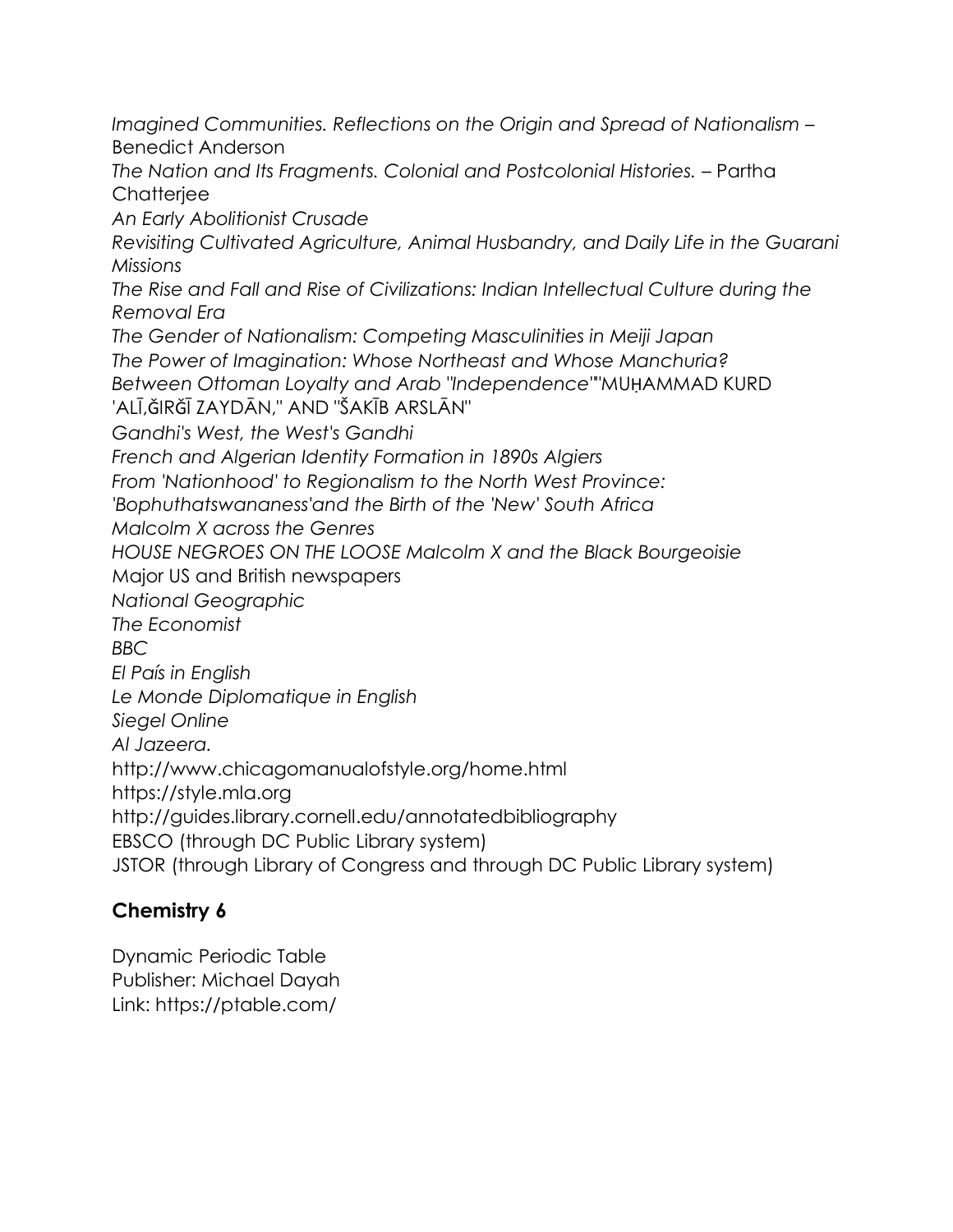Chemistry LibreTexts – Chemistry Problems/Lessons Publisher: UC Davis, US Department of Education, California State University network Link: https://chem.libretexts.org/

PhET Interactive Science Simulations Publisher: University of Colorado Boulder Link: https://phet.colorado.edu/

## **Chemistry 8**

Dynamic Periodic Table Publisher: Michael Dayah Link: https://ptable.com/

Chemistry LibreTexts – Chemistry Problems/Lessons Publisher: UC Davis, US Department of Education, California State University network Link: https://chem.libretexts.org/

PhET Interactive Science Simulations Publisher: University of Colorado Boulder Link: https://phet.colorado.edu/

## **Classics**

- *Epic of Gilgamesh*
- *Code of Hammurabi*
- Homer's *Iliad* and *Odyssey*
- *The Republic* (Plato)
- *The Politics* (Aristotle
- *The Melian Dialogues*
- Vergil's *Aeneid*
- The Twelve Tables

## **College Counseling**

- Google account
- Teams account
- Naviance Family Connection
- Remind
- Common App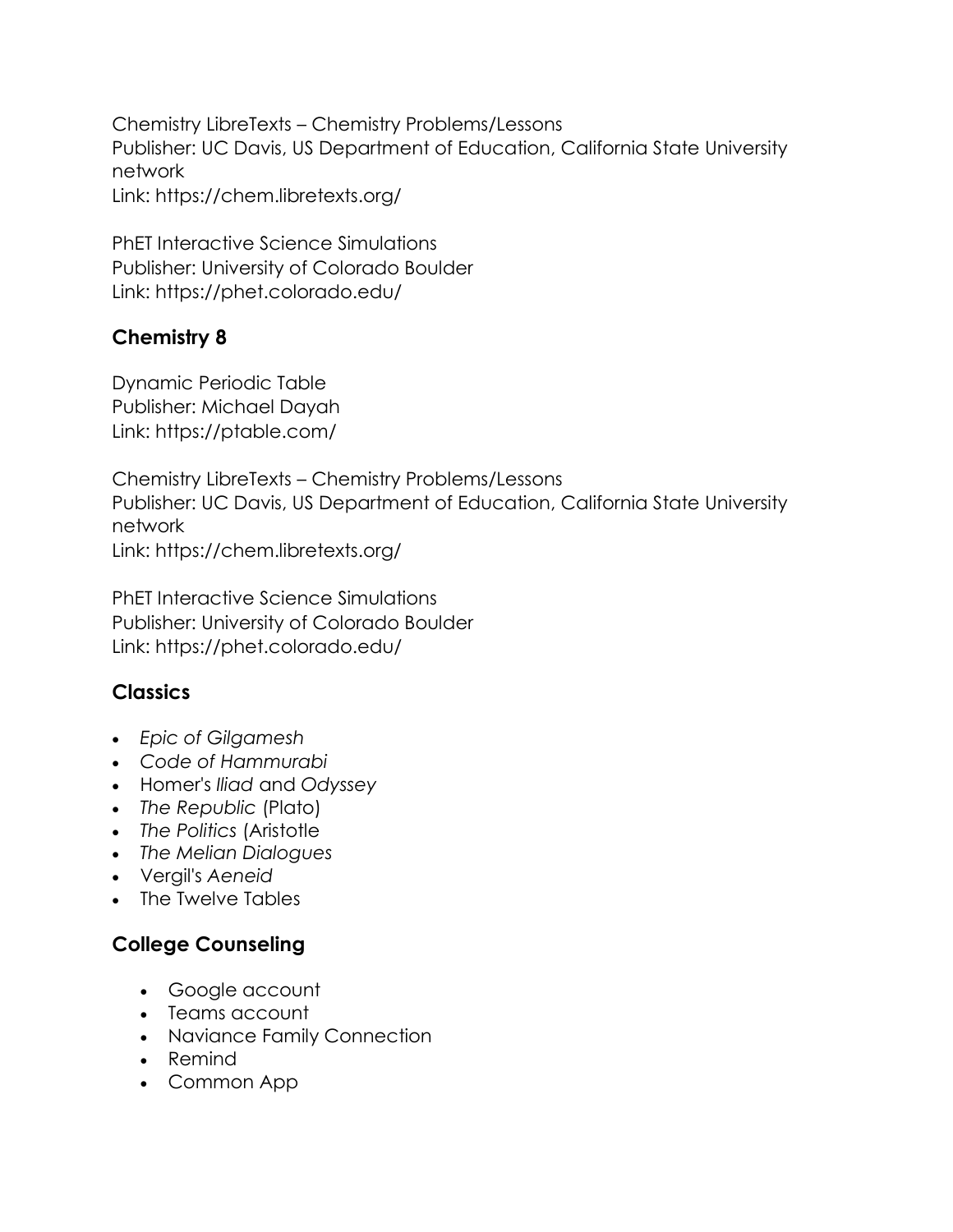## **College-Level Psychology**

ISBN: 1464113076 Editor: David G. Myers Title: Myers' Psychology for AP 2nd Edition Publisher: Worth Publishers

### **Creative Writing**

Short stories, essays, book chapters, plays, poems, screenplays, graphic novels, or other creative works by: Ray Bradbury, Mark Twain, George Orwell, Langston Hughes, F. Scott Fitzgerald, Jewell Parker Rhodes, Joan Didion, Kurt Vonnegut, Ursula LeGuin, Gabriel Garcia Marquez, Dave Eggars, Neil Gaiman, Kate Chopin, O. Henry, Sherman Alexie, Jhumpa Lahiri, Ernest Hemingway, James Baldwin, Margaret Atwood, Robert Heinlein, Edgar Allen Poe, Anton Chekhov, Henrik Ibsen, Kurt Vonnegut, H.P. Lovecraft, Ayn Rand, D.H. Laurence, Tom Stoppard, William Shakespeare, David Ives, Toni Morrison, Stephen King, Anne Lamott, David Maass, Sol Stein, Francine Prose, Chris Baty, Alan Moore, Douglas Adams, William Faulkner, John Gardner, Janet Burroway, Dorothea Brande, William Goldman, Laura Whitcomb, David Trottier, Flannery O'Connor, Raymond Carver, Jorge Luis Borges, Dave Barry, Brian Michael Bendis, Scott McCloud, Norman Mailer, Steven James, Stan Lee, Matt Bird, Johnny B. Truant, Matt Stone, Frank Miller, William Zinsser, E.B. White, Anne Bernays, Robin Behn, David Ball, Jeffrey Sweet, Lee Gutkind, Sage Cohen, Elmore Leonard, Grace Paley, Jamaica Kincaid, Harlan Ellison, Art Spiegelman, Richard Wright, Russell Banks, and Joyce Carol Oates.

Poetry Foundation at<http://www.poetryfoundation.org/>

Library of Congress Poetry180 Project at https://www.loc.gov/poetry/180/p180 list.html

TED talks, movie clips, and YouTube videos: Just Write, Wisecrack, Terrible Writing Advice, Cracked, Screenrant, Tyler Mowery, Channel Awesome, Film Courage, The Creative Penn, Honest Trailers, Mann Shorts, Hello Future Me, Ellen Brock, Literature Devil, Lindsey Ellis, Now You See It, Vivian Reis, vlogbrothers, Ryan George, CrashCourse, Dominic Noble, iWriterly, Derek Murphy, Think Story, Chris Fox, StoryStreet, Lessons from the Screenplay, Creative Writing Corner, and more TV Episodes: Community, HarmonQuest, Mystery Science Fiction Theatre 3000, Rick and Morty, Friends, MASH, Batman, Avatar: The Last Airbender, Trollhunters, 3Below, The Clone Wars, The Mandalorian, Inuyasha, Saiki K, The Office, and Parks and Recreation.

Films: Star Wars, Casablanca, Dark City, The Princess Bride, Arsenic and Old Lace, Young Frankenstein, Rosencrantz and Guildenstern are Dead, The Maltese Falcon, His Girl Friday, My Dinner with Andre, A Fistful of Dollars, The Dark Knight, Citizen Kane, Memento, Pi, Metropolis, Inception, The Odd Couple, Airplane,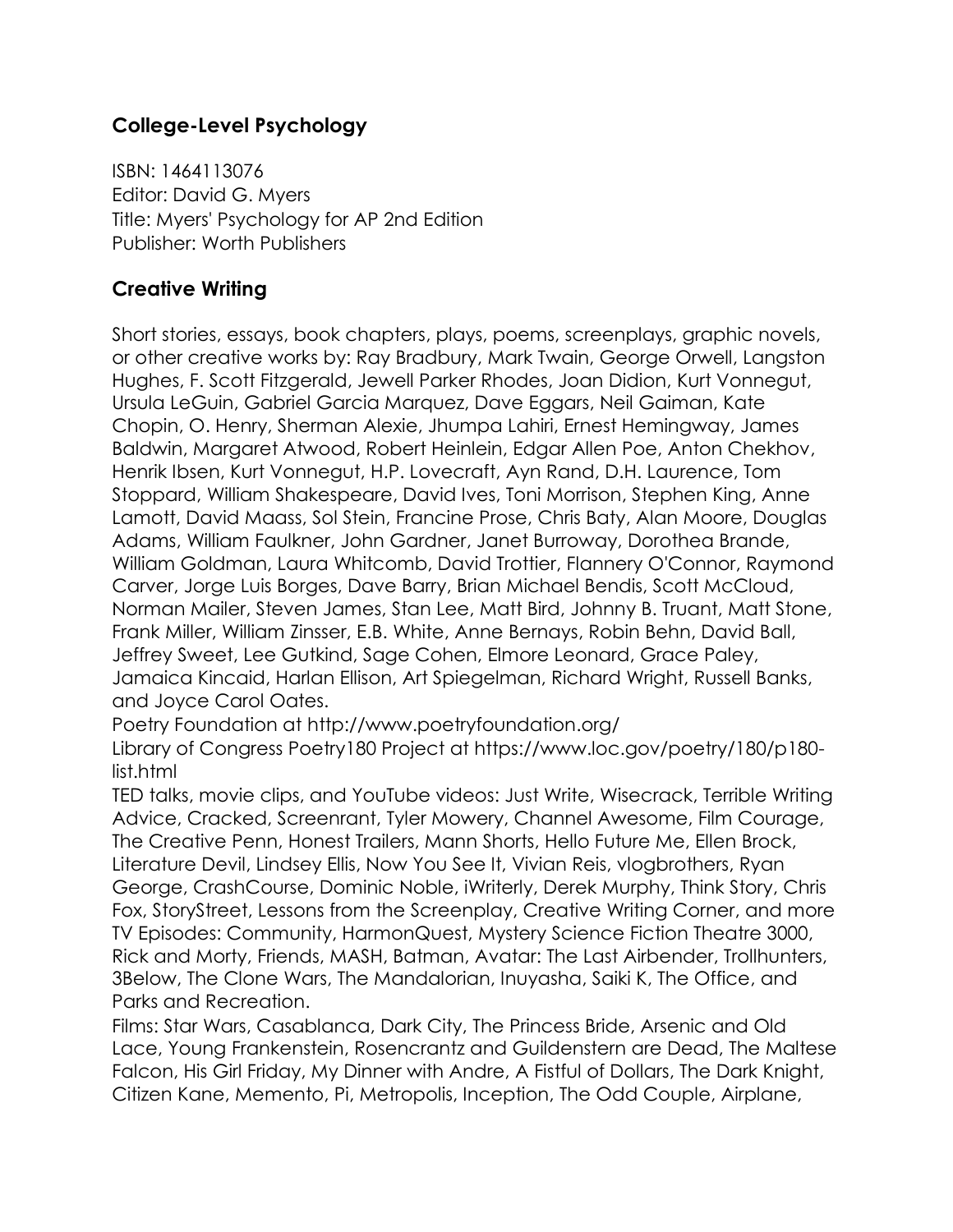Spaceballs, Rashamon, Ran, Cinema Paradiso, Groundhog Day, and Edward Scissorhands.

## **Economics**

- *Naked Economics* by Charles Wheelan (ISBN: 978-0-393-33764-8)
- *Economics in One Lesson* by Henry Hazlitt (ISBN: 978-0-517-54823-3)
- ACDC Economics
- Khan Academy
- Econ Beats

## **English 5**

Novels Title: Number the Stars Author: Lois Lowry Publisher: Clarion Books ISBN: 978-0547577098

Title: Roll of Thunder, Hear My Cry Author: Mildred D. Taylor Publisher: Pearson Education Limited ASIN: B015RV77E8

Title: A Wrinkle in Time Author: Madeleine L'Engle Publisher: Square Fish ISBN: 978-0312367541

## **English 7**

*The Hate U Give,* by Angela Thomas *The Narrative of the Life of Frederick Douglass,* by Frederick Douglass *The House on Mango Street,* by Sandra Cisneros

"The Veldt," by Ray Bradbury "An Occurrence at Owl Creek Bridge," by Ambrose Bierce *Bone Black,* by bell hooks "Does It Matter if Schools Are Segregated?" by Michel Martin "On the train the woman standing," by Claudia Rankine *The New Jim Crow,* by Michelle Alexander "Thank You Ma'am," by Langston Hughes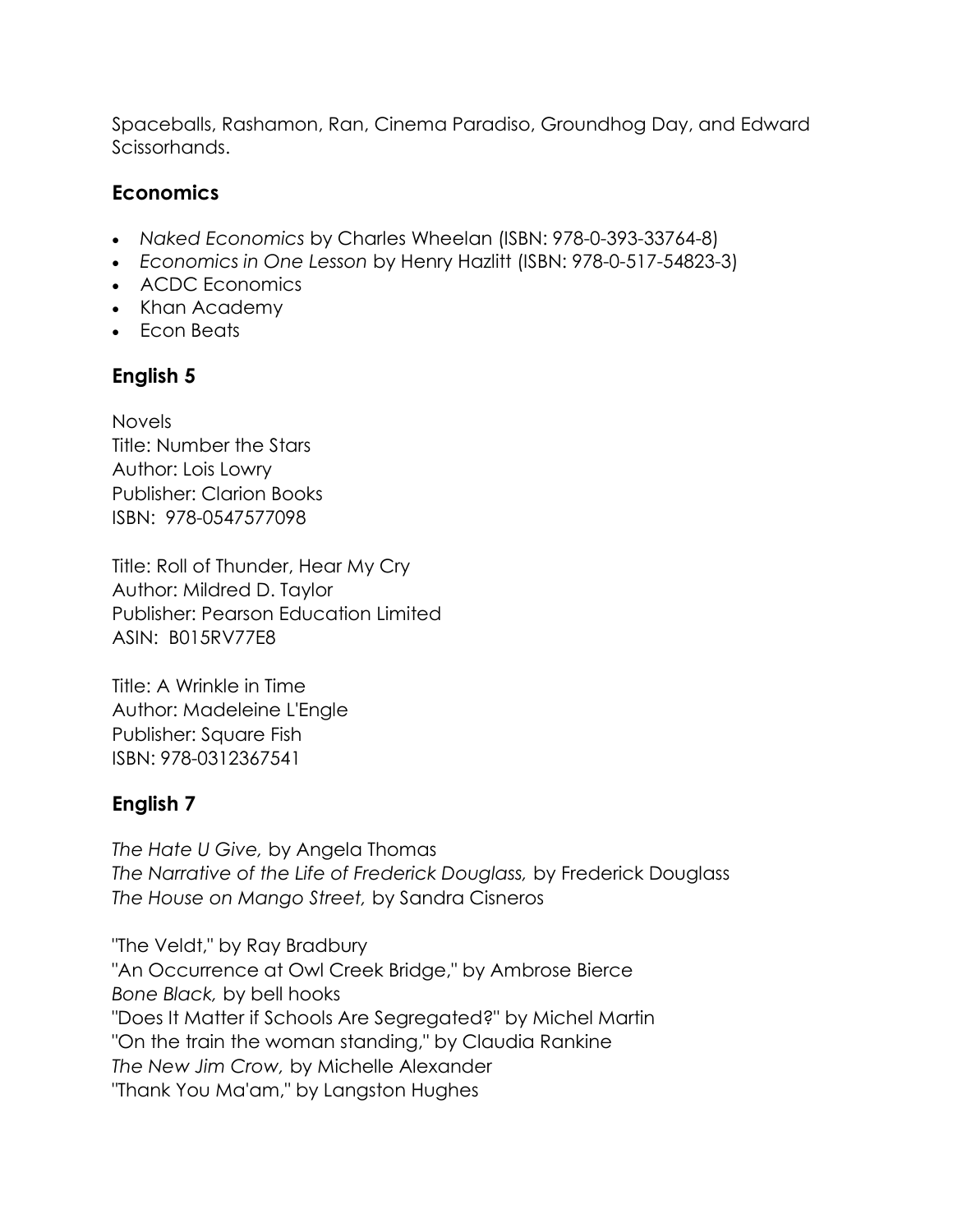"Examination Day," by Henry Slesar

Grammar, Usage, and Mechanics, Second Course and Grammar, Usage, and Mechanics, Second Course Workbook

## **English 8**

- William Shakespeare's *Romeo and Juliet* (ISBN: 978-0671722852)
- Ray Bradbury's *Fahrenheit 451* (ISBN: 978-1451673265)
- Gene Luen Yang's *American Born Chinese* (ISBN: 978-1250811899)

Short Stories, Narrative Non-Fiction, and Essays by**:** Mark Twain, F. Scott Fitzgerald, Kate Chopin, O. Henry, Katherine Mansfield, William Faulkner, Ernest Hemingway, Edgar Allen Poe, Anton Chekhov, Henrik Ibsen, and others. Jacqueline Woodson's *Brown Girl Dreaming* Poetry Foundation <http://www.poetryfoundation.org/> Library of Congress Poetry180 Project [https://www.loc.gov/poetry/180/p180](https://www.loc.gov/poetry/180/p180-list.html) [list.html](https://www.loc.gov/poetry/180/p180-list.html) Speeches by Frederick Douglass, Sojourner Truth, and others. Performances of Shakespeare plays TED talks and YouTube videos: TEDex, TEDed, Wisecrack, Epic Reads, CrashCourse, and others.

## **French I A**

| <b>ISBN</b>   | 978-0-030-39888-9                                                |
|---------------|------------------------------------------------------------------|
| Author        | RINEHART AND WINSTON HOLT                                        |
| Title/Edition | Bien dit! 1 1st Edition                                          |
| Publisher     | Houghton Mifflin Harcourt                                        |
| <b>ISBN</b>   | 978-0-03-079721-7                                                |
| Author        | RINEHART AND WINSTON HOLT                                        |
| Title/Edition | Bien dit!: Cahier d'activités Student Edition Level/ 1st Edition |
| Publisher     | Houghton Mifflin Harcourt                                        |

- Une Vie de Chat (A Cat in Paris)
- Class YouTube channel: https://youtube.com/playlist?list=PLSJ7YcXV9km9cs0-scd7q3HjbA-5iqpHm
- Alain LeLait & Etienne learning songs
- Song Lyrics by artists such as: Maitre Gims, Coeur de Pirate, Zaz, Angèle, Black M, Pomme
- <https://lyricstraining.com/fr>
- weather reports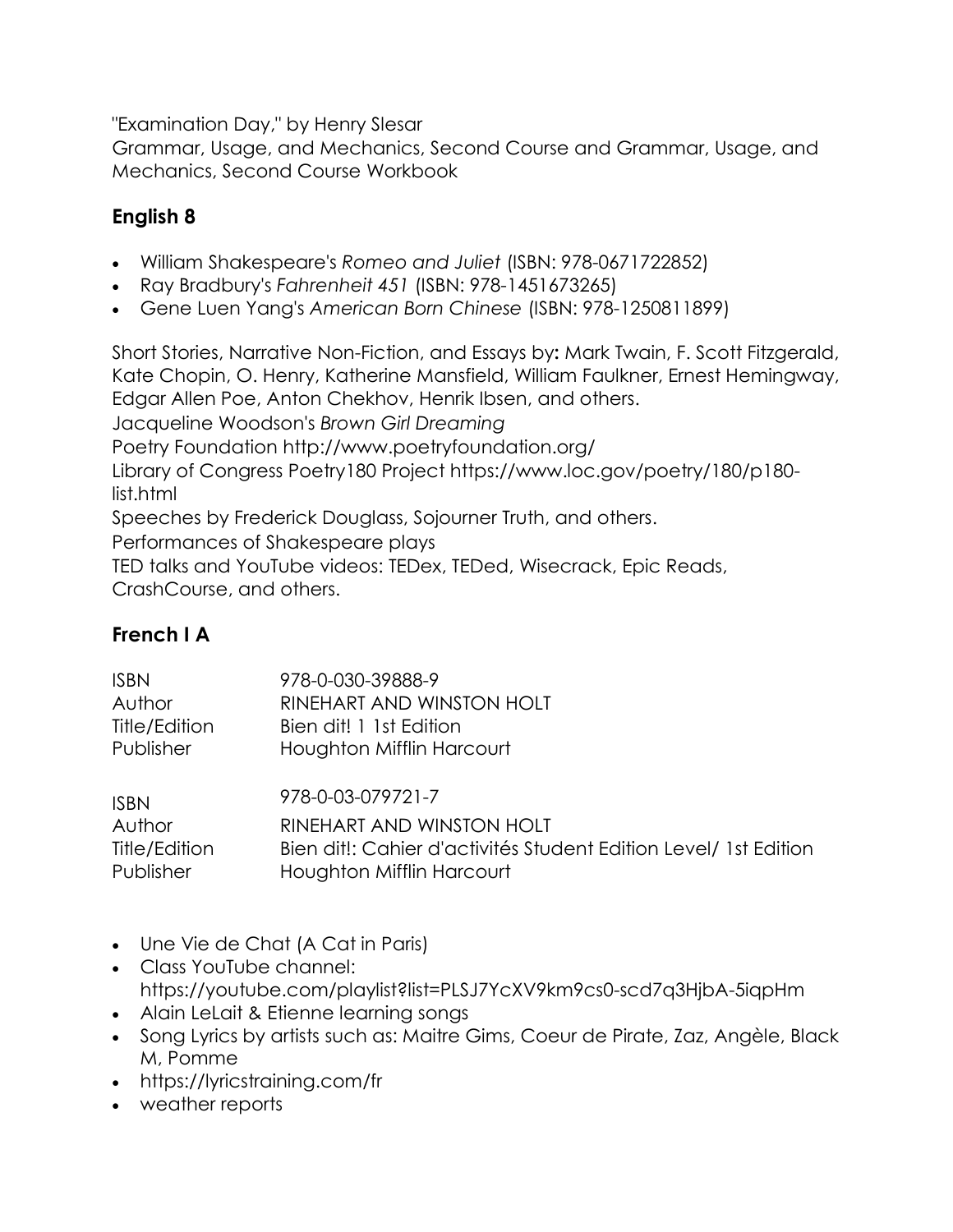- Language City
- Oh là là, I speak French
- Comme une française

## **French III**

| 978-1534674585                              |
|---------------------------------------------|
| Edibooks                                    |
| Le Horla-Guy de Maupassant                  |
| CreateSpace Independent Publishing Platform |
| 978-2070134885                              |
| N/A                                         |
| Par le Feu-Tahar Ben Jalloun                |
| Gallimard                                   |
|                                             |

### **Honors Biology**

| ISBN:      | $[0-07-662004-2]$                     |
|------------|---------------------------------------|
| Editor:    | Silvia Mader and Michael Windelspecht |
| Title:     | Biology, 11th edition                 |
| Publisher: | McGraw Hill                           |

## **Honors Chemistry**

| <b>ISBN</b> | 0618265058          |
|-------------|---------------------|
| Author      | Zumdahl and Zumdahl |
| Title       | Chemistry           |
| Publisher   | Cengage Learning    |

#### **Honors English 10**

Trevor Noah's *Born A Crime* (ISBN: 978-0399588198) F. Scott Fitzgerald's *The Great Gatsby* (ISBN: 978-1982146702) Marjane Satrapi's *The Complete Persopolis* (ISBN: 978-0375714832)

#### **Honors English Literature & Composition**

- *Medea*, Euripides
- *Never Let Me Go,* Kazuo Ishiguro
- *The Things They Carried*, Tim O'Brien
- *Macbeth*, William Shakespeare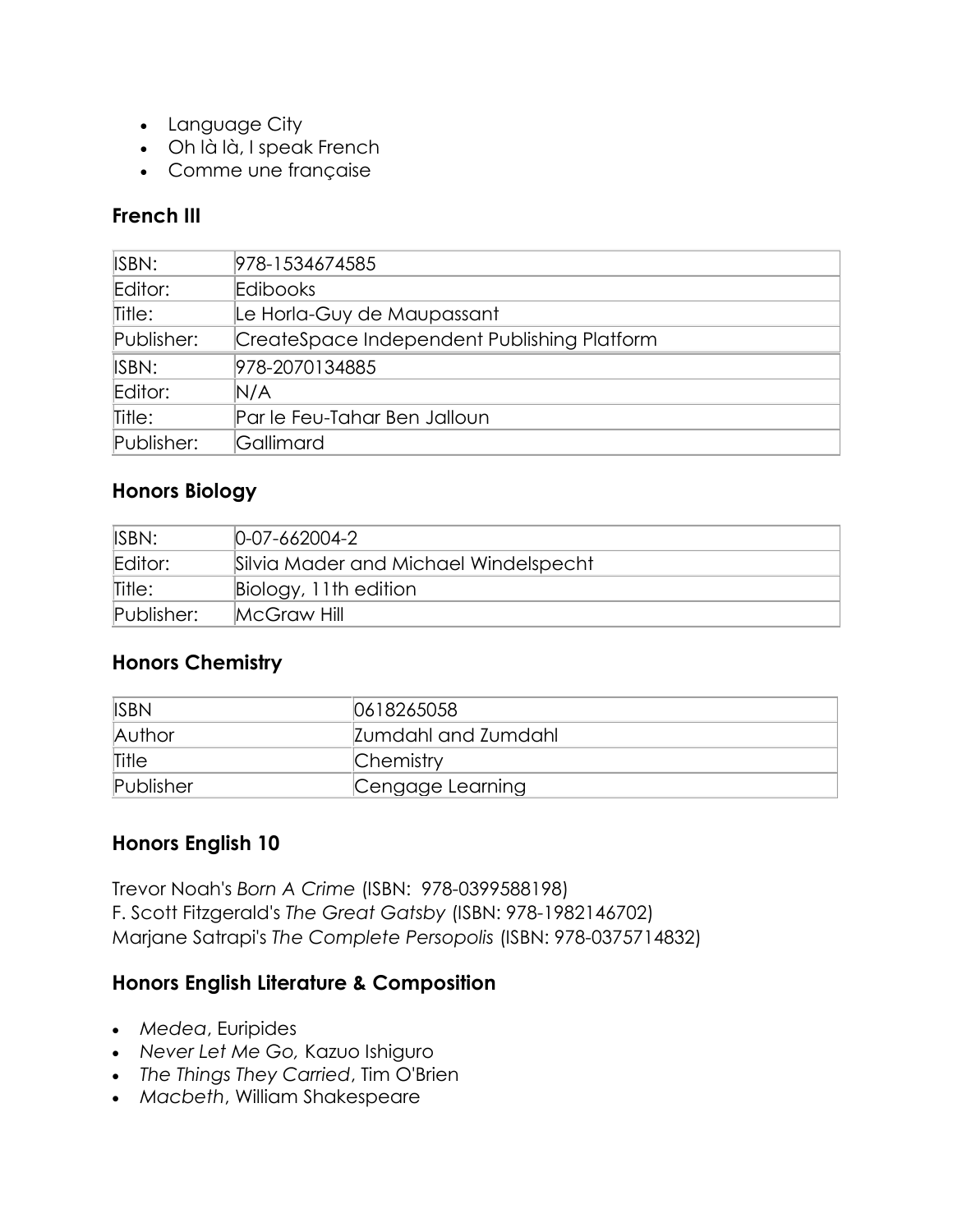- *The Color Purple*, Alice Walker
- Poetry including works by: Ana Castillo, Mahmoud Darwish, Emily Dickinson, Nazim Hikmet, Homer, Langston Hughes, Antjie Krog, Li-young Lee, Aimee Nezhukumatathil*,* Naomi Shihab Nye, Wilfred Owen, Pablo Neruda, Rumi, Sappho, Wislawa Szymborska, and others

#### **Intermediate Art Studio 2D**

ISBN-13: 0-978-0-7407-6872-9 Strickland, Carol, Ph.D., and Boswell, John The Annotated Mona Lisa: A Crash Course from Prehistoric to Post- Modern, Second Edition Andrews McMeel Publishing

ISBN 0 04 440947 8 Guerilla Girls Guerilla Girls' Bedside Companion to the History of Western Art Penguin

ISBN 978 071485652 0 Schlagman, Richard The Art Museum. First Edition Phaidon Press Ltd.

- Lascaux: The Prehistory of Art
- Uncovering the Secrets of Stonehenge
- Various Khan Academy Clips
- Various Art 21 Clips
- BBC How Art Made the World
- Crash Course Renaissance
- Art History in a Hurry
- Smart History
- Various YouTube clips
- The Red Balloon
- Carmen Sandiego
- Avatar
- ArtCurious Podcast
- Art History for All Podcast

#### **Intro to Art Studio 2D**

ISBN-13: 0-978-0-7407-6872-9 Strickland, Carol, Ph.D., and Boswell, John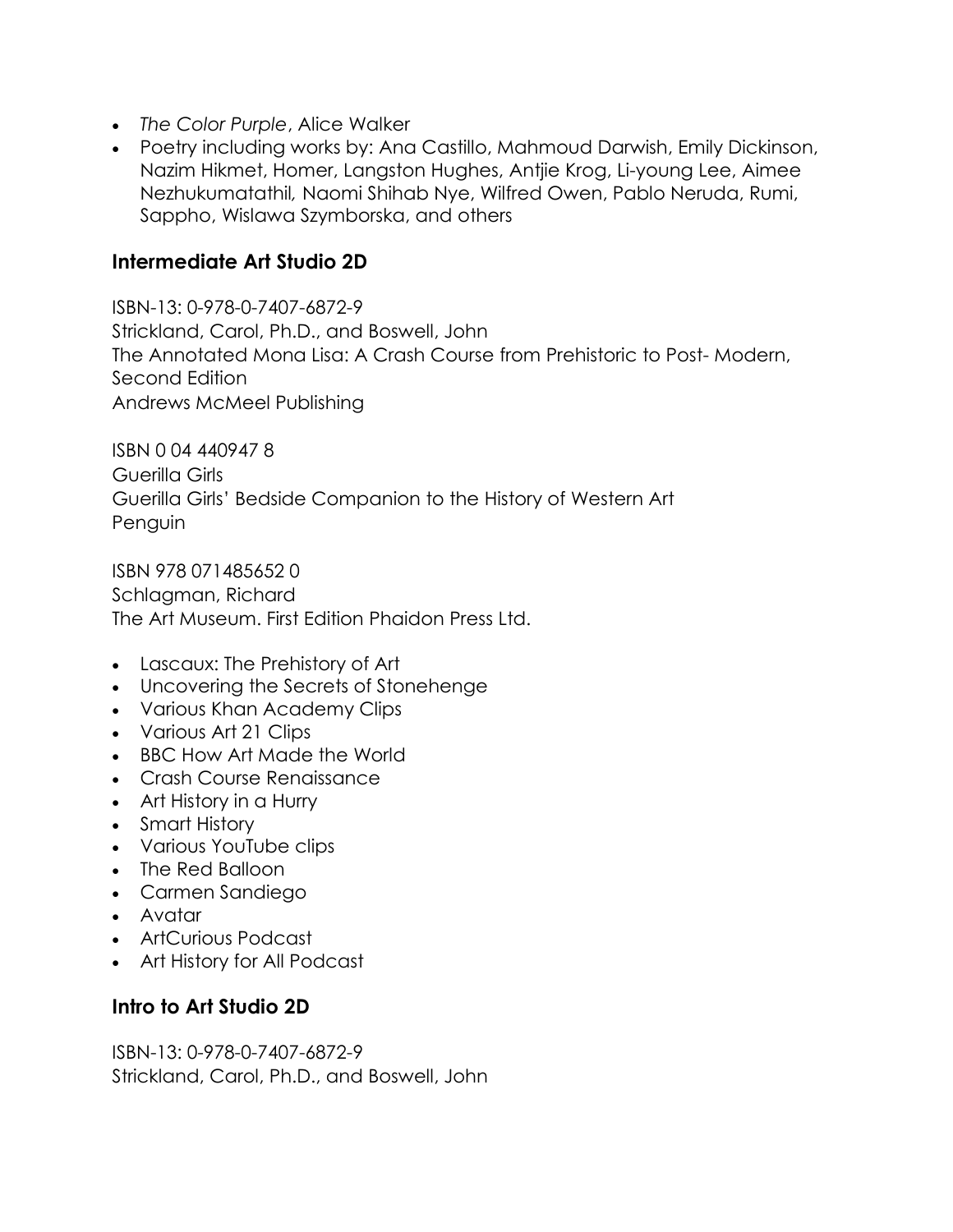The Annotated Mona Lisa: A Crash Course from Prehistoric to Post- Modern, Second Edition Andrews McMeel Publishing

ISBN 0 04 440947 8 Guerilla Girls Guerilla Girls' Bedside Companion to the History of Western Art Penguin

ISBN 978 071485652 0 Schlagman, Richard The Art Museum. First Edition Phaidon Press Ltd.

- Lascaux: The Prehistory of Art
- Uncovering the Secrets of Stonehenge
- Various Khan Academy Clips
- Various Art 21 Clips
- BBC How Art Made the World
- Crash Course Renaissance
- Art History in a Hurry
- Smart History
- Various YouTube clips
- The Red Balloon
- Carmen Sandiego
- Avatar
- ArtCurious Podcast
- Art History for All Podcast

## **Intro to Engineering & Technology**

Tinkercad.com

#### **Intro to Guitar**

| ISBN:      | 978-0882849010                              |
|------------|---------------------------------------------|
| Author:    | Jerry Snyder                                |
| Title:     | Jerry Snyder's Guitar School, Method Book 1 |
| Publisher: | Alfred Music                                |

#### **Latin I B**

*Loqui Latine: A Practical Approach to Learning Latin, 2021 Edition* www.Quizlet.com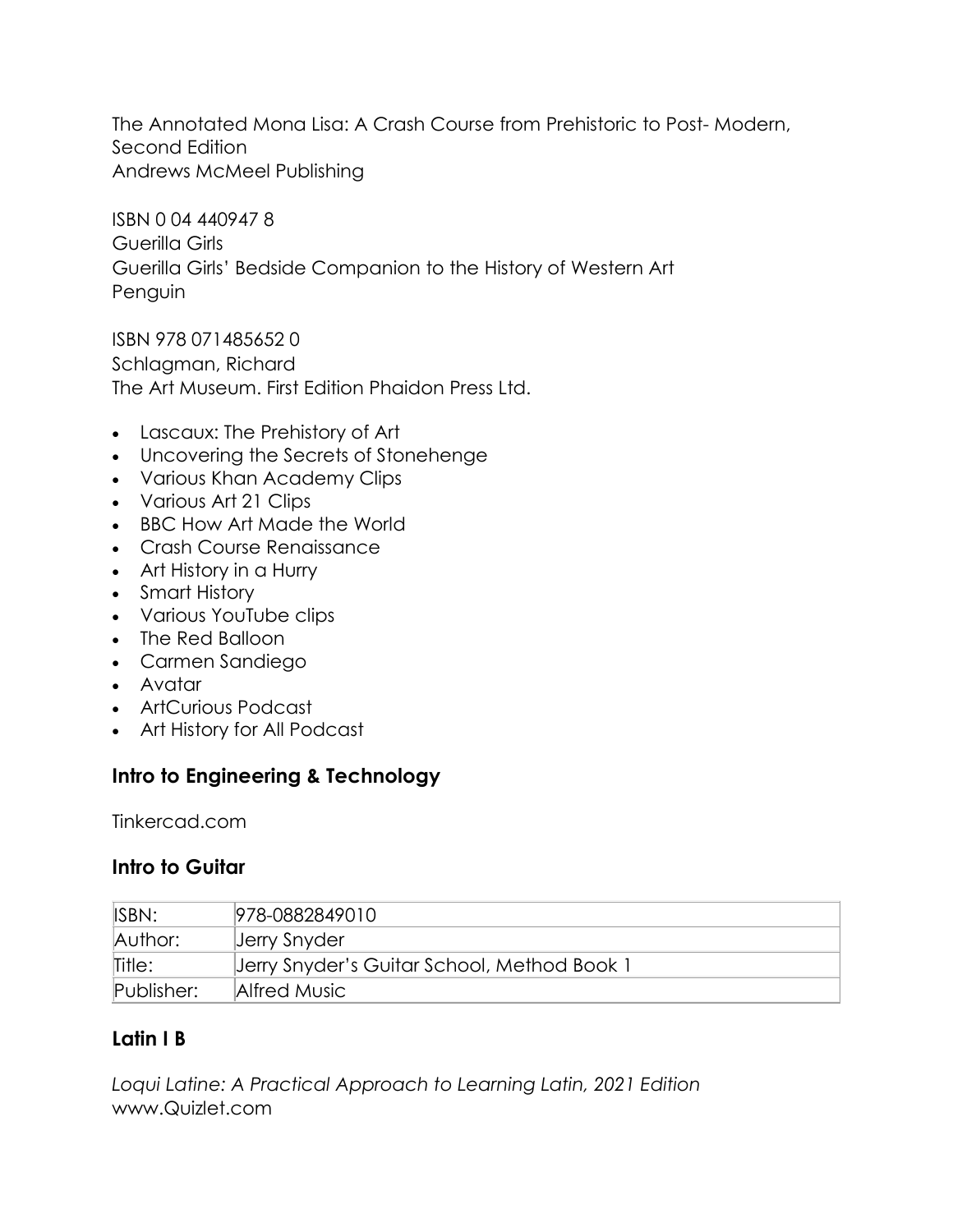## **Latin II A**

Lingua Latina per se Illustrata, Pars I: Familia Romana (Latin Edition) Second Edition

#### **Latin Edition by [Hans H. Ørberg](https://www.amazon.com/s/ref=dp_byline_sr_book_1?ie=UTF8&field-author=Hans+H.+%C3%98rberg&text=Hans+H.+%C3%98rberg&sort=relevancerank&search-alias=books) (Author)**

Publisher : Focus; Second edition (March 1, 2011) Language : Latin Paperback : 328 pages ISBN-10 : 1585104205 ISBN-13 : 978-1585104208

### **Latin II B**

Goldman, Norma and Jacob E. Nyenhuis. *Latin Via Ovid, 2nd Edition.* Detroit, MI: Wayne State University Press, 1982. ISBN 0 8143 1732 4.

Balme, Maurice, and James Morwood. *Oxford Latin Course Part 1 2nd Edition.*  Oxford University Press 2006. ISBN 978 0 19 912226 4.

Balme, Maurice, and James Morwood. *Oxford Latin Course Part 2 2nd Edition.* Oxford University Press 1997. ISBN 978 0 19 521205 1.

Balme, Maurice, and James Morwood. *Oxford Latin Course Part 3 2nd Edition.* Oxford University Press 1997. ISBN 978 0 19 521552 6.

Goldman, Norma. *English Grammar for Students of Latin.* The Olivia and Hill Press. 2004. ISBN 0 934034 34 6.

Groton, Anne H. and James M. May. *38 Latin Stories, 5th Edition.* Bolchazy Carducci Publishers, 2005. ISBN 9780020133407

Ørberg, Hans. *Lingua Latina Per Se Illustrata*, 2nd Edition. Focus, 2011. ISBN 1585104205.

Shakespeare, William. Mowat, Barbara A. and Werstine, Paul ed. *Julius Caesar.* Folger Shakespeare Library. 2016. ISBN 978 0743482745.

Shakespeare, William. Mowat, Barbara A. and Werstine, Paul ed. *A Midsummer Night's Dream.* Folger Shakespeare Library. 2016. ISBN 978 0743477543.

Steadman, Geoffrey. Ritchie's Fabulae Faciles: *Latin Text with Facing Vocabulary and Commentary.* Geoffrey D. Steadman. 2012. ISBN 0 984 30655 2.

Wheelock, Frederic M. and Richard A. LaFleur. *Wheelock's Latin , 7th Edition.* New York: Harper Collins Publishers, 2011. ISBN: 978 0061997228.

*Eight Days That Made Rome.* (2017). Not Rated Spirit Entertainment Ltd.

*Engineering an Empire: Collector's Edition.* (2007) Not Rated. A&E Home Video.

*The History of Ancient Rome.* (1999) Not Rated. The Teaching Company.

*Julius Caesar* (1953) Not Rated. MGM Studios Inc.

Historia Civilis<https://www.youtube.com/c/HistoriaCivilis/> Invicta<https://www.youtube.com/c/InvictaHistory/>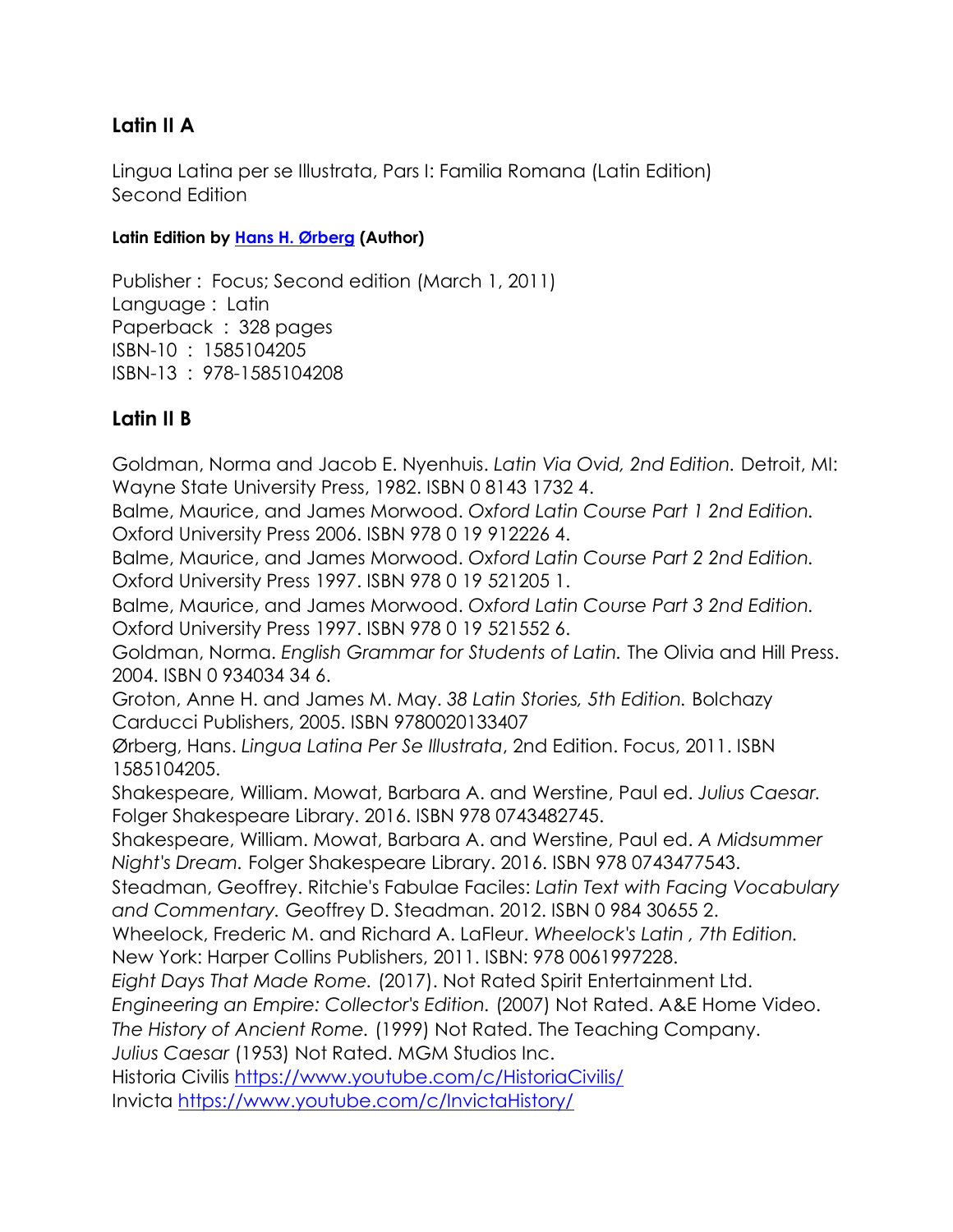Textbook: Lingua Latina Per Se Illustrata

### **Latin III**

North American Cambridge Latin Course Unit 3 Student's Books (Paperback) 5th ed. Edition

North American Cambridge Latin Course Unit 4 Student's Books (Paperback) 5th ed. Edition

## **Mandarin I A**

Quizlet username: BoYu1 [https://quizlet.com/class/7643618/\)](https://quizlet.com/class/7643618/)

## **Mandarin I B**

<https://quizlet.com/yalanli/folders/mandarin-8/sets>

<http://www.archchinese.com/>

Chinese buddy resource

[https://www.youtube.com/results?search\\_query=Chinese+buddy+Chinese+son](https://www.youtube.com/results?search_query=Chinese+buddy+Chinese+song) [g](https://www.youtube.com/results?search_query=Chinese+buddy+Chinese+song)

Yoyo Chinese [https://www.youtube.com/results?search\\_query=yoyo+chinese](https://www.youtube.com/results?search_query=yoyo+chinese) pinyin tone practic[ehttp://pinyinpractice.com/tones.htm](http://pinyinpractice.com/tones.htm) How to remember Chinese characters faster <https://www.youtube.com/watch?v=lvebdr0sNao> Facts about China<https://www.youtube.com/watch?v=2IqdV5EfByg>

A bite of China—documentary about Chinese food and culture [https://www.youtube.com/results?search\\_query=a+bite+of+China](https://www.youtube.com/results?search_query=a+bite+of+China)

## **Mandarin II**

| ISBN:      | 978-0-88727-644-6                                                                                                |
|------------|------------------------------------------------------------------------------------------------------------------|
| Editor:    | Yuehua Liu and Tao-chung Yao                                                                                     |
|            | Nyan-Ping Bi, Liangyan Ge, Yaohua Shi                                                                            |
| Title:     | Integrated Chinese: Simplified Characters Textbook,<br>Level 1, Part 1 (English and Chinese Edition) 3rd Edition |
| Publisher: | Cheng&Tsui Company, Inc.                                                                                         |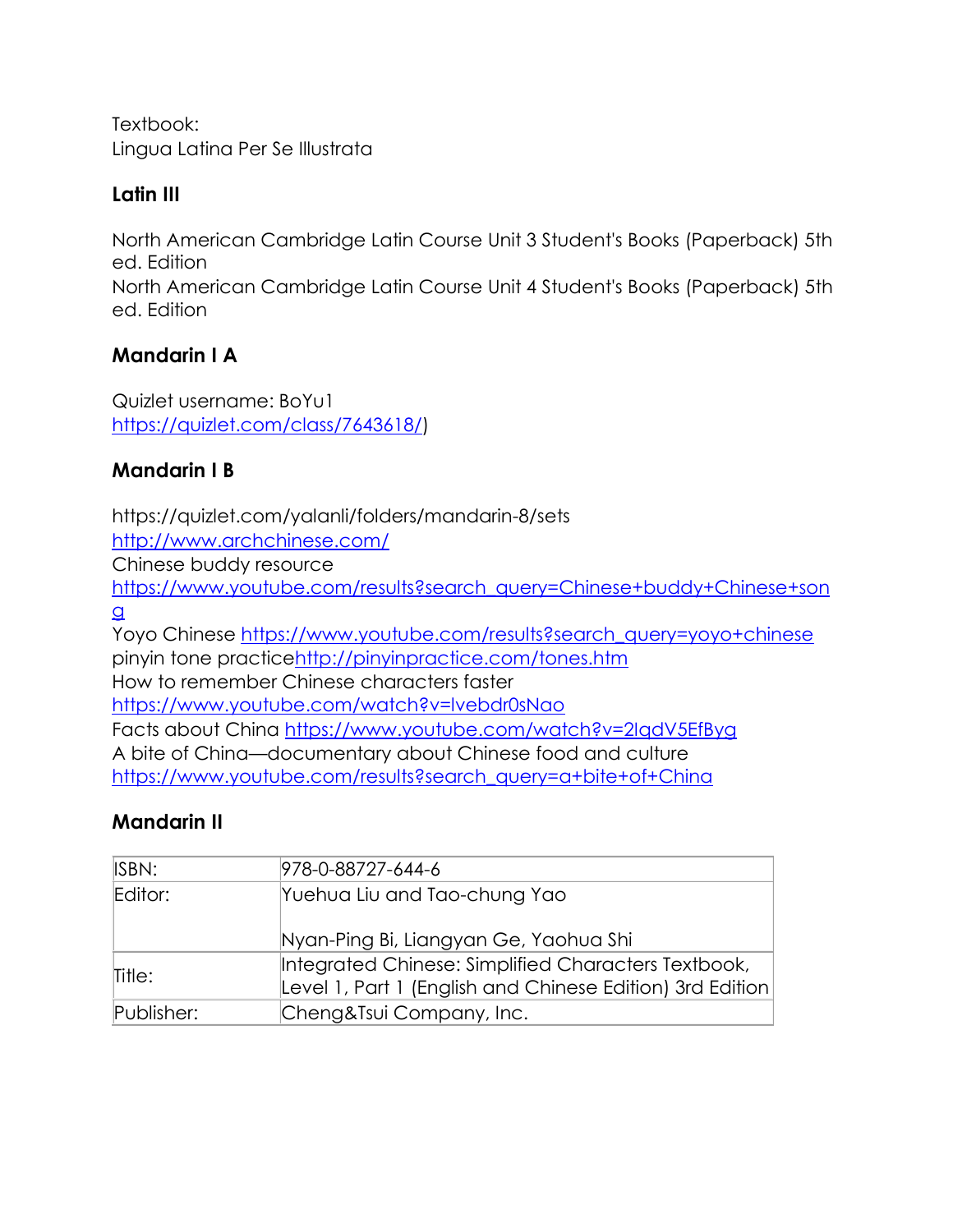| ISBN:      | 978-0-88727-640-8                                                                                                |
|------------|------------------------------------------------------------------------------------------------------------------|
| Editor:    | Yuehua Liu and Tao-chung Yao                                                                                     |
|            | Nyan-Ping Bi, Liangyan Ge, Yaohua Shi                                                                            |
| Title:     | Integrated Chinese: Simplified Characters Workbook,<br>Level 1, Part 1 (English and Chinese Edition) 3rd Edition |
| Publisher: | Cheng&Tsui Company, Inc.                                                                                         |

Quizlet username: BoYu1 [https://quizlet.com/class/12346263/\)](https://quizlet.com/class/12346263/)

### **Mandarin III**

| ISBN:      | 978-0-88727-644-6                                         |
|------------|-----------------------------------------------------------|
| Editor:    | Yuehua Liu and Tao-chung Yao                              |
|            | Nyan-Ping Bi, Liangyan Ge, Yaohua Shi                     |
| Title:     | Integrated Chinese: Simplified Characters Textbook,       |
|            | Level 1, Part 1 (English and Chinese Edition) 3rd Edition |
| Publisher: | Cheng&Tsui Company, Inc.                                  |
|            |                                                           |

| 978-0-88727-640-8                                                                                        |
|----------------------------------------------------------------------------------------------------------|
| Yuehua Liu and Tao-chung Yao                                                                             |
| Nyan-Ping Bi, Liangyan Ge, Yaohua Shi                                                                    |
| Integrated Chinese: Simplified Characters Workbook,<br>Level 1, Part 1 (English and Chinese Edition) 3rd |
| Edition                                                                                                  |
| Cheng&Tsui Company, Inc.                                                                                 |
|                                                                                                          |

Quizlet: BoYu1 [https://quizlet.com/class/12346263/\)](https://quizlet.com/class/12346263/)

## **Mandarin IV**

Title: Integrated Chinese Level 1 Part 2 Simplified ISBN: 9780887276705 Publisher: Cheng & Tsui; 3rd edition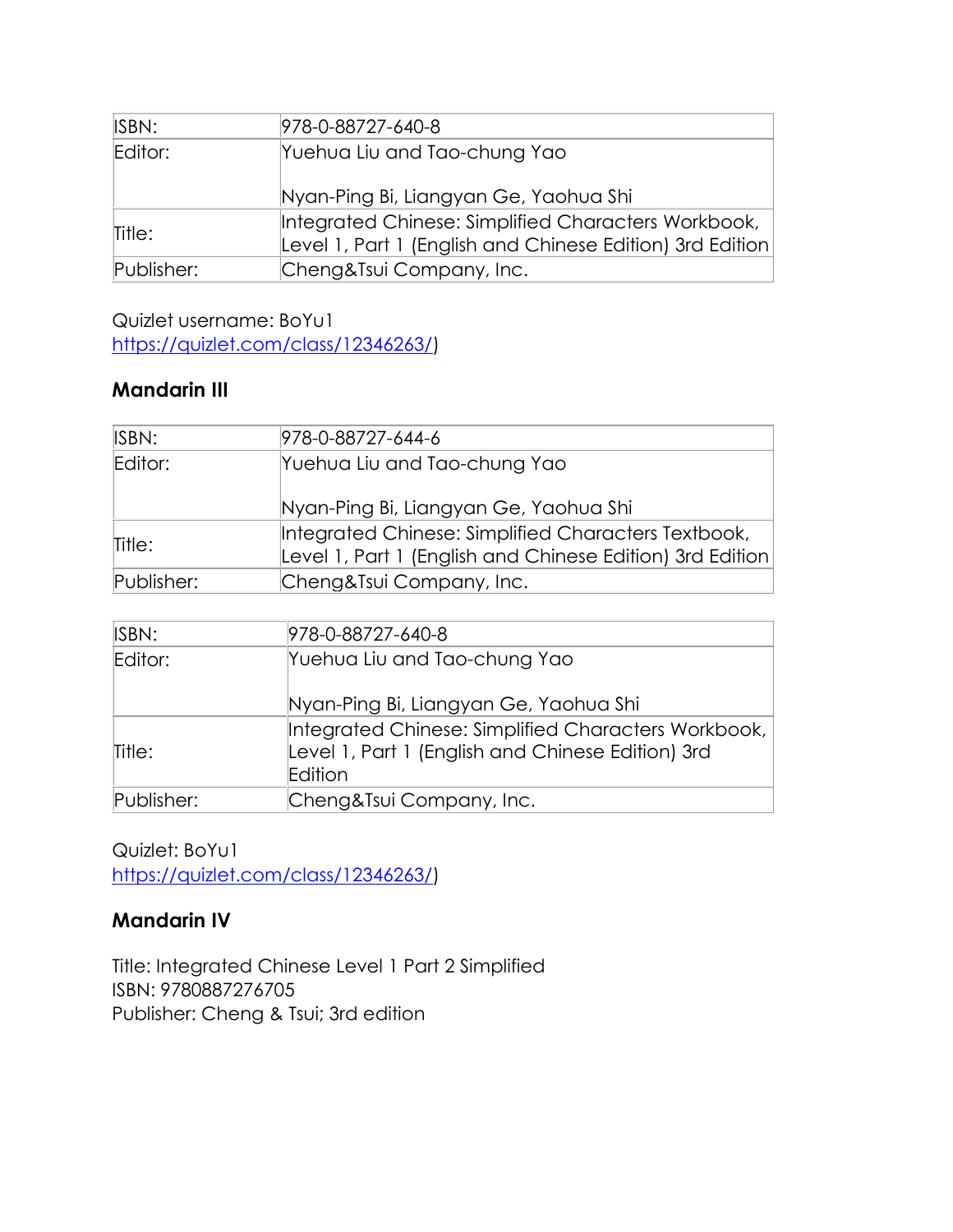Title: Integrated Chinese Level 1 Part 2 Workbook Simplified ISBN: 9780887276743 Publisher: Cheng & Tsui; 3rd edition

## **Personal Finance**

Take Charge Today: University of Arizona [http://www.arizona.edu/] Take Charge America Institute [http://tcainstitute.org/] (TCAI) for Consumer Financial Education and Research Norton School of Family and Consumer Sciences Dave Ramsey "Foundations in Personal Finance" Stock Market Game™ Budget Challenge®

## **Physical Geography**

- Inside the Restless Earth, Holt, Rinehart, and Winston, ISBN# 0030647843
- Water on Earth, Holt, Rinehart, and Winston. ISBN# 0030255449
- Weather and Climate, Holt, Rinehart, and Winston. ISBN# 0030255481
- National Geographic Student Atlas of the World, 5th Edition, National Geographic. ISBN# 1426334796
- National Geographic Education <https://www.nationalgeographic.org/education/>
- National Geographic Kids<https://kids.nationalgeographic.com/>
- National Geographic Youtube <https://www.youtube.com/user/NationalGeographic>
- CIA World Factbook [https://www.cia.gov/library/publications/the-world](https://www.cia.gov/library/publications/the-world-factbook/)[factbook/](https://www.cia.gov/library/publications/the-world-factbook/)
- Google Earth<https://www.google.com/earth/>
- AZ Geographic Alliance<https://geoalliance.asu.edu/>
- Seterra Map Quizzes<https://www.seterra.com/#quizzes>
- Crash Course Kids Science Youtube <https://www.youtube.com/user/crashcoursekids>
- NASA<https://www.nasa.gov/>
- USA.gov<https://www.usa.gov/>
- US Geological Survey<https://www.usgs.gov/>
- Explore.org<https://explore.org/livecams>

## **Physics 6**

*Holt Science & Technology: Forces, Motion, and Energy* ISBN 9780030648021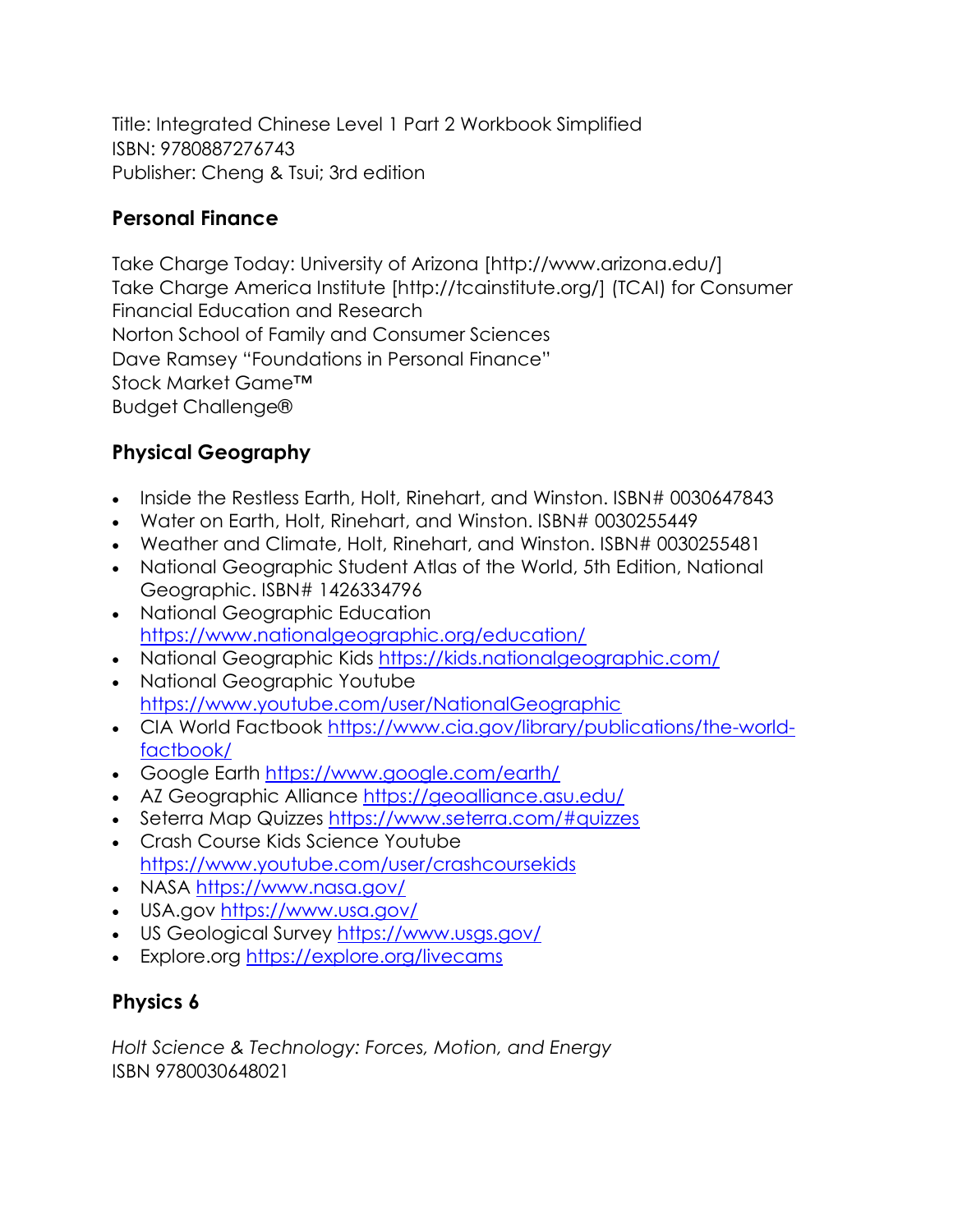*Holt Science & Technology: Sound and Light*  ISBN 9780030648076

*Holt Science & Technology: Electricity and Magnetism* ISBN 9780030501227

*Conceptual Physics* ISBN 9780321568090

#### **Physics 8**

<http://www.physicsclassroom.com/Class/> <http://phet.colorado.edu/> <http://hyperphysics.phy-astr.gsu.edu/hbase/hph.html>

### **Post-AP: Multivariable Calculus**

ISBN: 032148987 Author: Hass, Joel and Weir, Maurice D. Title: Thomas' Calculus Eleventh Edition Publisher: Pearson Eductaion Inc.

Desmos Khan Academy

ISBN: 0-8400-4821-1 Autor: James Stewart Title: Calculus 7E, AP Edition Publisher: Cengage Learning

## **Pre-Algebra**

Pre-Algebra by SPORK, LLC

#### **Pre-Calculus A**

SPORK Pre-Calculus AB by SPORK LLC

#### **Pre-Calculus AB**

SPORK Pre-Calculus AB by SPORK LLC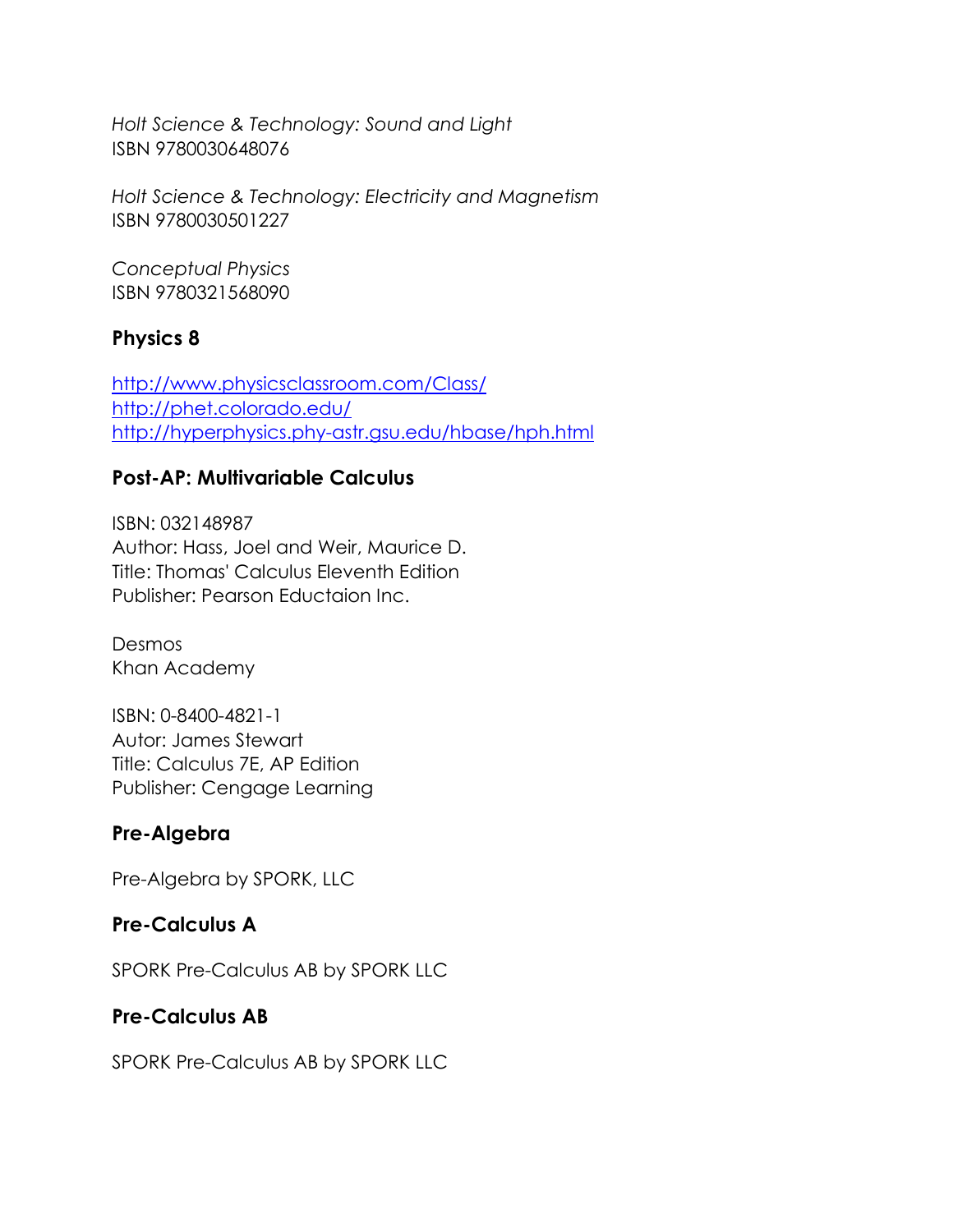### **Pre-Calculus B**

| <b>ISBN</b> | 1565770390                                                            |
|-------------|-----------------------------------------------------------------------|
| Author      | Saxon Jr., John H                                                     |
| Title       | Advanced Mathematics: An incremental Development<br>$ $ (2nd edition) |
| Publisher   | Saxon Publishers, Inc.                                                |

| <b>ISBN</b> | 160277305X                         |
|-------------|------------------------------------|
| Author      | Saxon Publishers                   |
| Title       | Saxon Geometry                     |
| Publisher   | <b>HMH Supplemental Publishers</b> |

## **Spanish I A**

Realidades I Guided Practice Activigties for Vocabulary and Grammar. Prentice Hall. 0-13-116474-0.

Realidades I Practice Workbook. Prentice Hall. 0-13-036001-5.

Realidades I Writing, Audio & Video Workbook. Prentice Hall. 0-13-036007-4. Realidades I Textbook. Prentice Hall.

## **Spanish I B**

*Realidades I* Guided Practice Activigties for Vocabulary and Grammar. Prentice Hall. 0-13-116474-0.

*Realidades I* Practice Workbook. Prentice Hall. 0-13-036001-5.

*Realidades I* Writing, Audio & Video Workbook. Prentice Hall. 0-13-036007-4. *Realidades I* Textbook. Prentice Hall.

*El Mundo En Tus Manos 2021-2022*. The Comprehensible Classroom by Martina Bex.

## **Spanish III**

Realidades II. Prentice Hall, 2008. ISBN-13: 978-0130359513. ISBN-10: 013035951 Realidades III. Prentice Hall, 2008. ISBN-13: 978-0131340947. ISBN-10: 0131340948 El Mundo En Tus Manos. The Comprehensible Classroom. 2021.

## **Spanish IV**

*Temas*. Vista Higher Learning. 2014. (ISBN# 978-1-61857-563-0). Courtad, James C.; Everly Kathryn; Gaspar, Martin.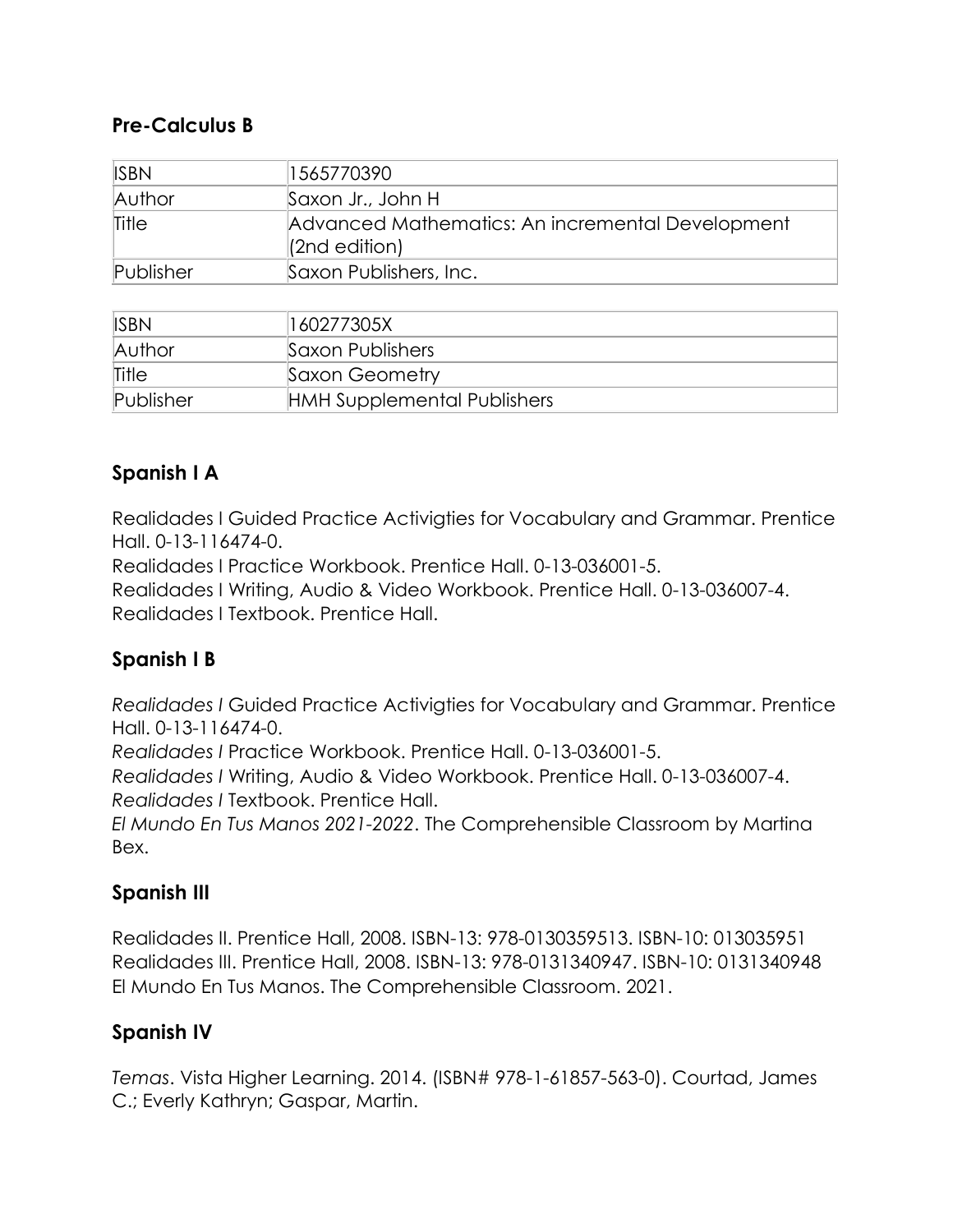*Tejidos, Comunicación auténtica en un contexto cultural. Wayside Publishing 2013. (ISBN#* 978-1938026355). Kanter, Abby. *Encuentros maravillosos – Gramática a través de la literatura*. Glenview, IL: Addison Wesley Longman, 1998. (ISBN# 978-0133693751) Triangulo Aprobado**.** Wayside publishing (ISBN# 978-1-938-026-41-6). Barbara Gatski & John McMullan. AP Spanish Language and Culture Exam Preparation. Vista Higher Learning. (ISBN# 978-1-54330-139-7). Jose A. Blanco Todo acerca de mi madre. Almodovar Marcelino Pan y Vino de José Maria Sanchez- Silva Diarios de motocicleta - Guevarra La Lengua de las Mariposas - Jose Luis Cuerda Cantinflas - Sebastian del Amo Sleep Dealer - Alex Rivera El estudiante - Roberto Girault Viva Cuba - Juan Carlos Cremata Radio Naciones Unidas - www.un.org/radio/es/ BBC - www.bbcmundo.com CNN en español www.cnn.com/español La Nación www.nacion.com/ Paper boy www.thepaperboy.com Prensa escrita www.prensaescrita.com

## **Visual Arts 5**

ISBN 0-87477-088-2 Edwards, Betty Drawing on the Right Side of the Brain: A Course in Enhancing Creativity and Artistic Confidence St. Martin's Press

- YouTube clips
- The Red Balloon
- My Neighbor Totoro
- Carmen Sandiego

#### **World History & Geography I**

| <b>ISBN -10:</b> | $0-618-69008-5$                        |
|------------------|----------------------------------------|
| Editor:          | ΝA                                     |
| Title:           | World History: Patterns of Interaction |
| Publisher:       | McDougal Littell                       |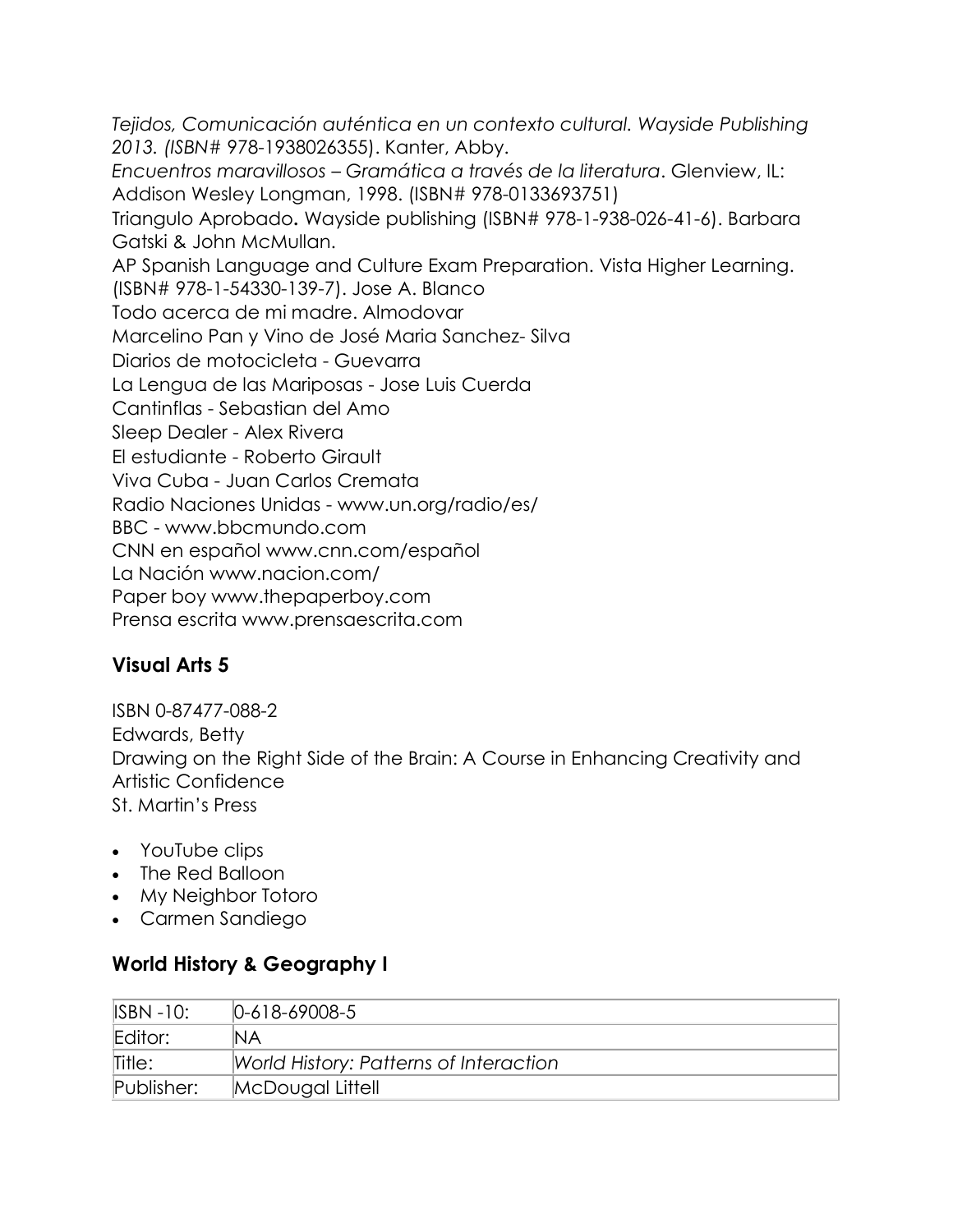World History and Geography, Jackson Spielvogel, et. al. McGraw Hill, ISBN-10: 9780078933141. <https://www.oerproject.com/Origins-to-the-Present>

#### **World History & Geography II**

ISBN-10: 0-312-48916-1 Editor: Robert W. Strayer Title: Ways of the World: A global history with sources Publisher: Bedford/St. Martins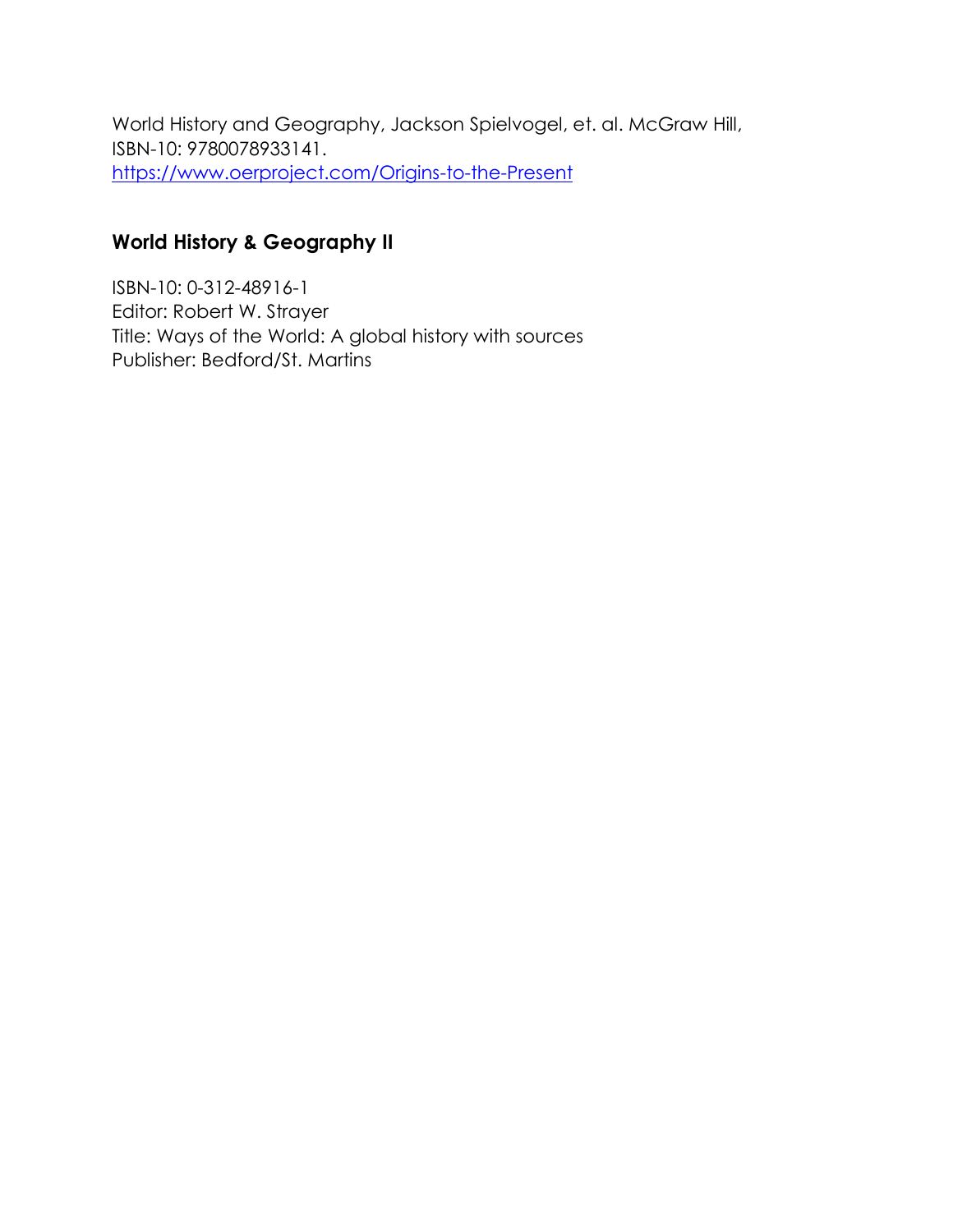# **BASIS Curriculum Schools Course Catalog**

#### **Effective in 2021/2022**

### **BASIS Washington DC**

School Type Region<br> **Charter School Charter School** 

**District of Columbia** 

#### **Grade 5**

| <b>Course Name</b>        | <b>Class Minutes</b> | Class Per Week | Minutes Per Week |
|---------------------------|----------------------|----------------|------------------|
| <b>English</b>            |                      |                |                  |
| English 5                 | 50                   | $\,6$          | 300              |
| <b>History</b>            |                      |                |                  |
| Classics                  | 50                   | $\sqrt{3}$     | 150              |
| <b>Math Must take one</b> |                      |                |                  |
| Algebra & Geometry I      | 50                   | 5              | 250              |
| Pre-Algebra               | 50                   | 5              | 250              |
| Arithmetic B              | 50                   | 6              | 300              |
| Science 5                 |                      |                |                  |
| Physical Geography        | 50                   | 5              | 250              |
| Science 5                 | 50                   | 5              | 250              |
| <b>Latin Elementary</b>   |                      |                |                  |
| Latin I A                 | 50                   | $\sqrt{2}$     | 100              |
| <b>Music</b>              |                      |                |                  |
| Music 5                   | 50                   | $\sqrt{2}$     | 100              |
| <b>Visual Art</b>         |                      |                |                  |
| Visual Arts 5             | 50                   | $\sqrt{3}$     | 150              |
| <b>PE&amp;Sports</b>      |                      |                |                  |
| PE & Sports 5             | 50                   | $\mathbf{3}$   | 150              |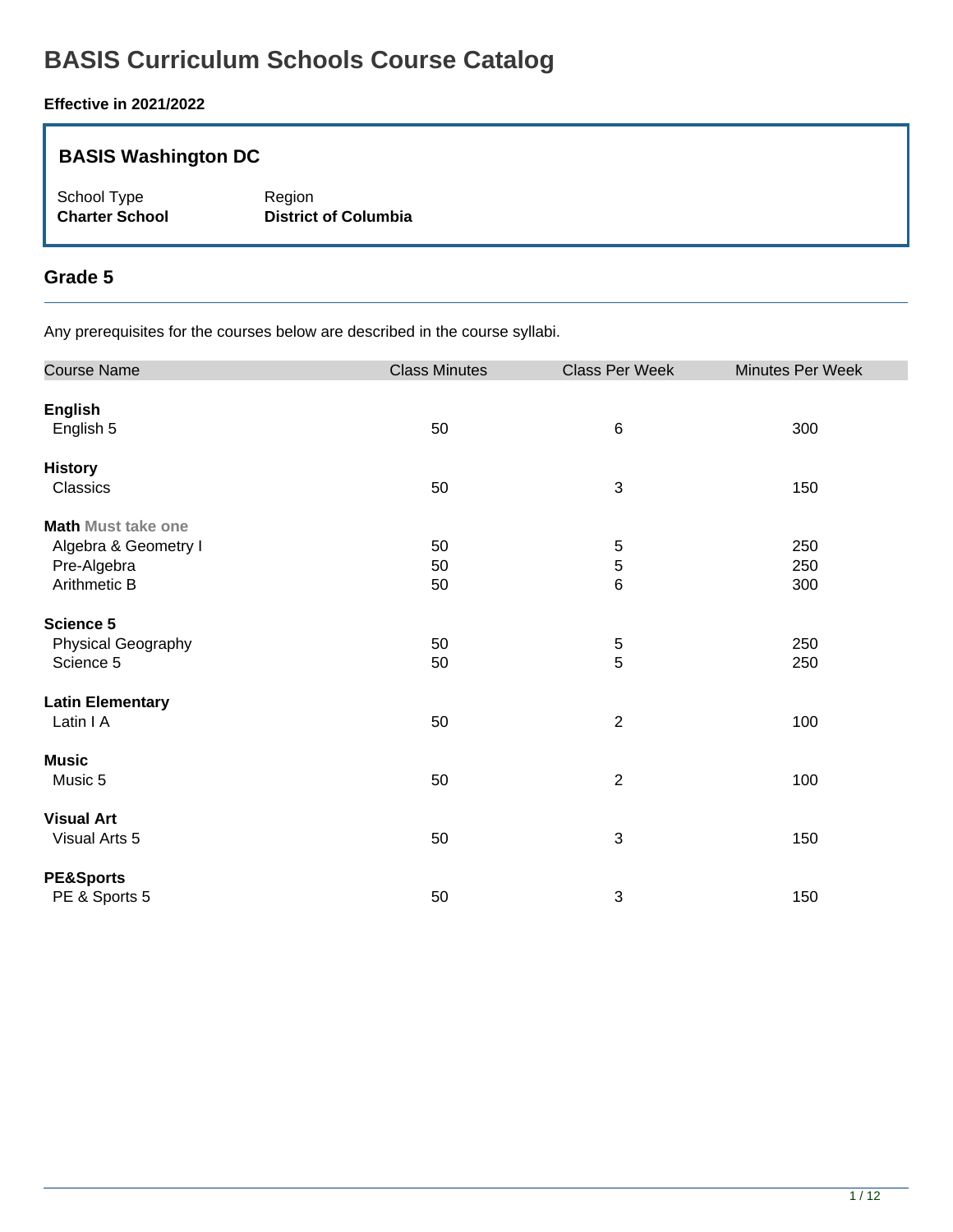| <b>Course Name</b>                       | <b>Class Minutes</b> | <b>Class Per Week</b> | Minutes Per Week |
|------------------------------------------|----------------------|-----------------------|------------------|
| <b>English</b>                           |                      |                       |                  |
| English 6                                | 50                   | 5                     | 250              |
| <b>History</b>                           |                      |                       |                  |
| World History & Geography I              | 50                   | $\overline{5}$        | 250              |
| <b>Math Must take one</b>                |                      |                       |                  |
| Algebra & Geometry I                     | 50                   | $\sqrt{5}$            | 250              |
| Pre-Algebra                              | 50                   | 5                     | 250              |
| Algebra and Geometry II                  | 50                   | 5                     | 250              |
| <b>Biology Middle</b>                    |                      |                       |                  |
| Biology 6                                | 50                   | $\sqrt{3}$            | 150              |
| <b>Physics Middle</b>                    |                      |                       |                  |
| Physics 6                                | 50                   | 3                     | 150              |
| <b>Chemistry Middle</b>                  |                      |                       |                  |
| Chemistry 6                              | 50                   | 3                     | 150              |
| <b>Latin Elementary</b>                  |                      |                       |                  |
| Latin I B                                | 50                   | $\sqrt{3}$            | 150              |
| Art History Must take one                |                      |                       |                  |
| Art History & Practice: Music            | 50                   | $\sqrt{5}$            | 250              |
| Art History & Practice: Performance Arts | 50                   | 5                     | 250              |
| Art History & Practice: Visual Arts      | 50                   | 5                     | 250              |
| Art History & Practice: Writing          | 50                   | 5                     | 250              |
| <b>PE&amp;Sports</b>                     |                      |                       |                  |
| PE & Sports 6                            | 50                   | $\sqrt{3}$            | 150              |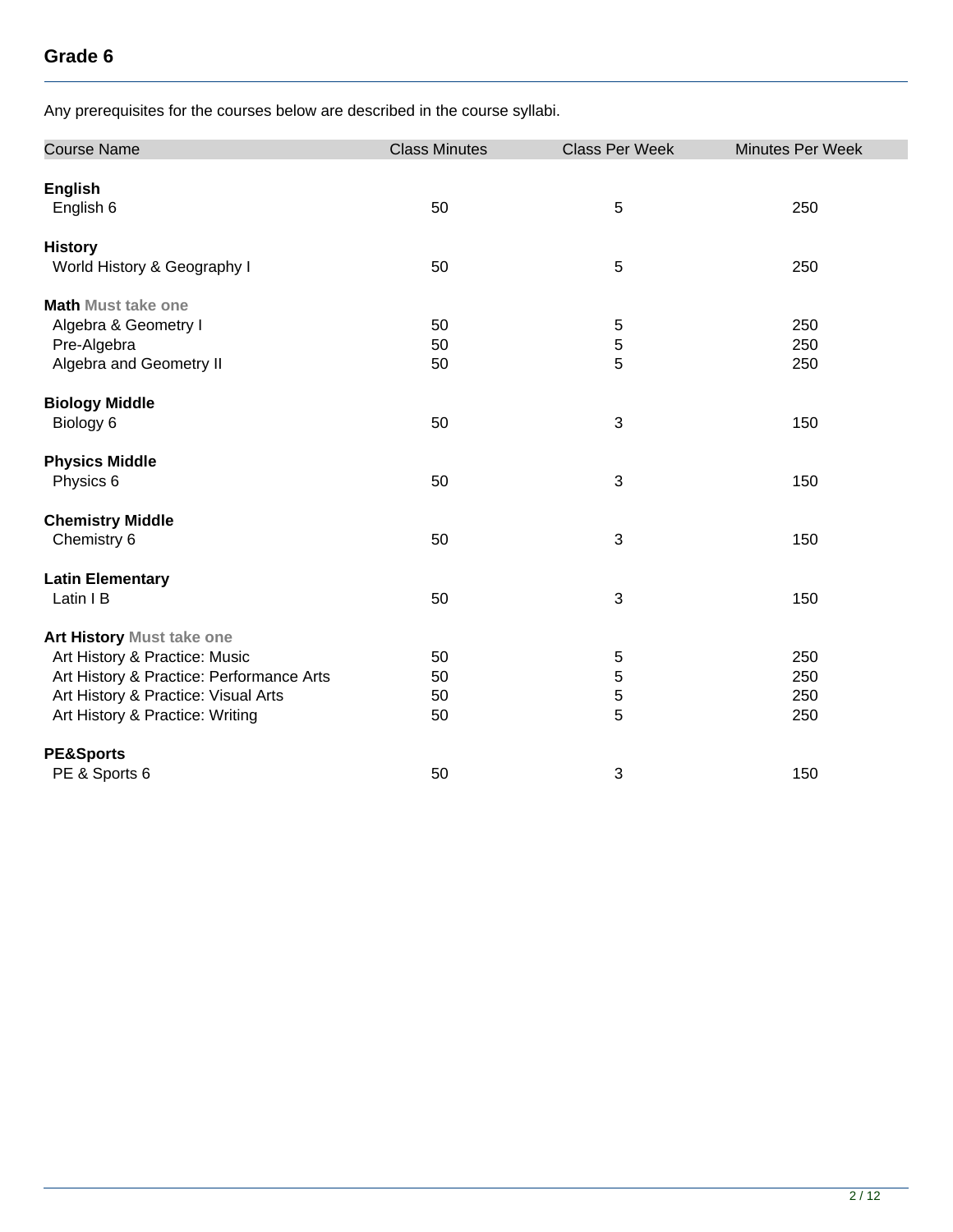| <b>Course Name</b>                | <b>Class Minutes</b> | <b>Class Per Week</b>   | Minutes Per Week |
|-----------------------------------|----------------------|-------------------------|------------------|
|                                   |                      |                         |                  |
| <b>English</b>                    |                      |                         |                  |
| English 7                         | 50                   | 5                       | 250              |
| <b>History</b>                    |                      |                         |                  |
| U. S. History                     | 50                   | $\sqrt{5}$              | 250              |
| <b>Math Must take one</b>         |                      |                         |                  |
| Algebra & Geometry I              | 50                   | 5                       | 250              |
| Algebra and Geometry II           | 50                   | $\overline{5}$          | 250              |
| Pre-Calculus B                    | 50                   | $\sqrt{5}$              | 250              |
| Pre-Calculus AB                   | 50                   | 5                       | 250              |
| <b>Biology Middle</b>             |                      |                         |                  |
| Biology 7                         | 50                   | $\sqrt{3}$              | 150              |
| <b>Physics Middle</b>             |                      |                         |                  |
| Physics 7                         | 50                   | $\sqrt{3}$              | 150              |
| <b>Chemistry Middle</b>           |                      |                         |                  |
| Chemistry 7                       | 50                   | $\sqrt{3}$              | 150              |
| Languages 7-11 Must take one      |                      |                         |                  |
| Mandarin I A                      | 50                   | 4                       | 200              |
| Spanish I A                       | 50                   | $\overline{\mathbf{4}}$ | 200              |
| Latin II A                        | 50                   | 4                       | 200              |
| French I A                        | 50                   | $\overline{\mathbf{4}}$ | 200              |
| Logic                             |                      |                         |                  |
| Logic                             | 50                   | $\overline{2}$          | 100              |
| Electives 7-12 Must take one      |                      |                         |                  |
| Intro to Art Studio 2D            | 50                   | $\mathbf 5$             | 250              |
| Intro to Choir                    | 50                   | 5                       | 250              |
| Intro to Drama                    | 50                   | 5                       | 250              |
| Intro to P. E. & Sports           | 50                   | $\mathbf 5$             | 250              |
| <b>Creative Writing</b>           | 50                   | 5                       | 250              |
| Intro to Dance                    | 50                   | 5                       | 250              |
| Intro to Engineering & Technology | 50                   | 5                       | 250              |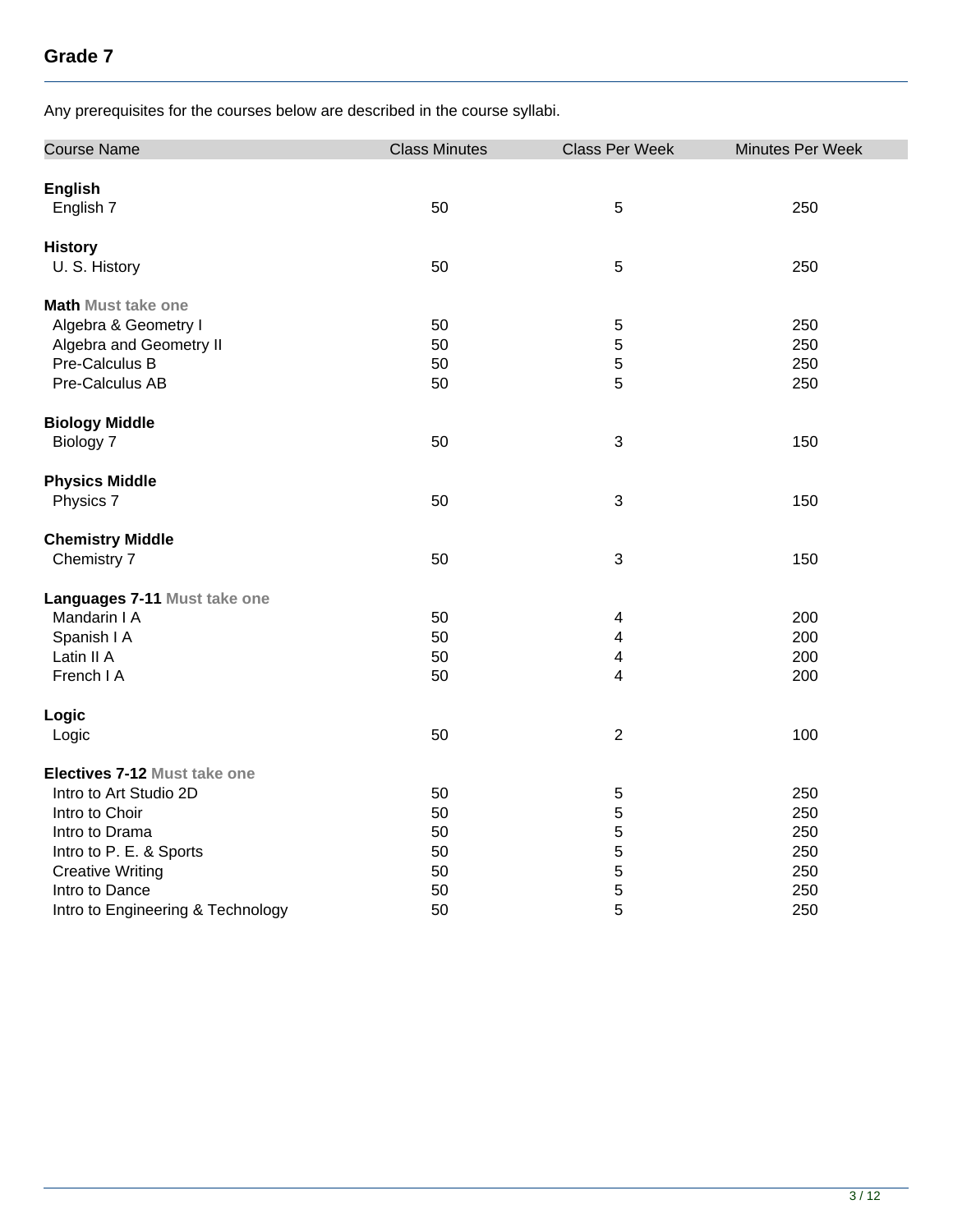| <b>Course Name</b>                           | <b>Class Minutes</b> | <b>Class Per Week</b> | Minutes Per Week |
|----------------------------------------------|----------------------|-----------------------|------------------|
| <b>English</b>                               |                      |                       |                  |
| English 8                                    | 50                   | 5                     | 250              |
| <b>History</b>                               |                      |                       |                  |
| World History & Geography II                 | 50                   | 5                     | 250              |
| <b>Math Must take one</b>                    |                      |                       |                  |
| Algebra and Geometry II                      | 50                   | $\sqrt{5}$            | 250              |
| Pre-Calculus B                               | 50                   | 5                     | 250              |
| Pre-Calculus AB                              | 50                   | 5                     | 250              |
| <b>Biology Middle</b>                        |                      |                       |                  |
| Biology 8                                    | 50                   | $\sqrt{3}$            | 150              |
| <b>Physics Middle</b>                        |                      |                       |                  |
| Physics 8                                    | 50                   | $\sqrt{3}$            | 150              |
| <b>Chemistry Middle</b>                      |                      |                       |                  |
| Chemistry 8                                  | 50                   | $\sqrt{3}$            | 150              |
| Languages 7-11 Must take one                 |                      |                       |                  |
| Mandarin I B                                 | 50                   | 4                     | 200              |
| Spanish I B                                  | 50                   | 4                     | 200              |
| French I B                                   | 50                   | 4                     | 200              |
| Latin II B                                   | 50                   | 4                     | 200              |
| <b>Economics</b>                             |                      |                       |                  |
| Economics                                    | 75                   | $\sqrt{2}$            | 150              |
| <b>Electives 7-12 Must take at least one</b> |                      |                       |                  |
| Intro to Art Studio 2D                       | 50                   | 5                     | 250              |
| Intermediate Art Studio 2D                   | 50                   | 5                     | 250              |
| Intro to Choir                               | 50                   | 5                     | 250              |
| Intro to Drama                               | 50                   | 5                     | 250              |
| Intermediate Drama                           | 50                   | 5                     | 250              |
| Intro to Guitar                              | 50                   | 5                     | 250              |
| <b>Personal Finance</b>                      | 50                   | 5                     | 250              |
| Intro to P. E. & Sports                      | 50                   | 5                     | 250              |
| Intermediate P. E. & Sports                  | 50                   | 5                     | 250              |
| College-Level Environmental Science          | 50                   | 5                     | 250              |
| College-Level Psychology                     | 50                   | 5                     | 250              |
| <b>Advanced Drama</b>                        | 50                   | 5                     | 250              |
| Intro to Dance                               | 50                   | 5                     | 250              |
| Intro to Computer Science & Programming      | 50                   | 5                     | 250              |
| African American History                     | 50                   | 5                     | 250              |
| Film & Art                                   | 50                   | 5                     | 250              |
| <b>Introduction to Business</b>              | 50                   | 5                     | 250              |
| <b>Visual Culture</b>                        | 50                   | 5                     | 250              |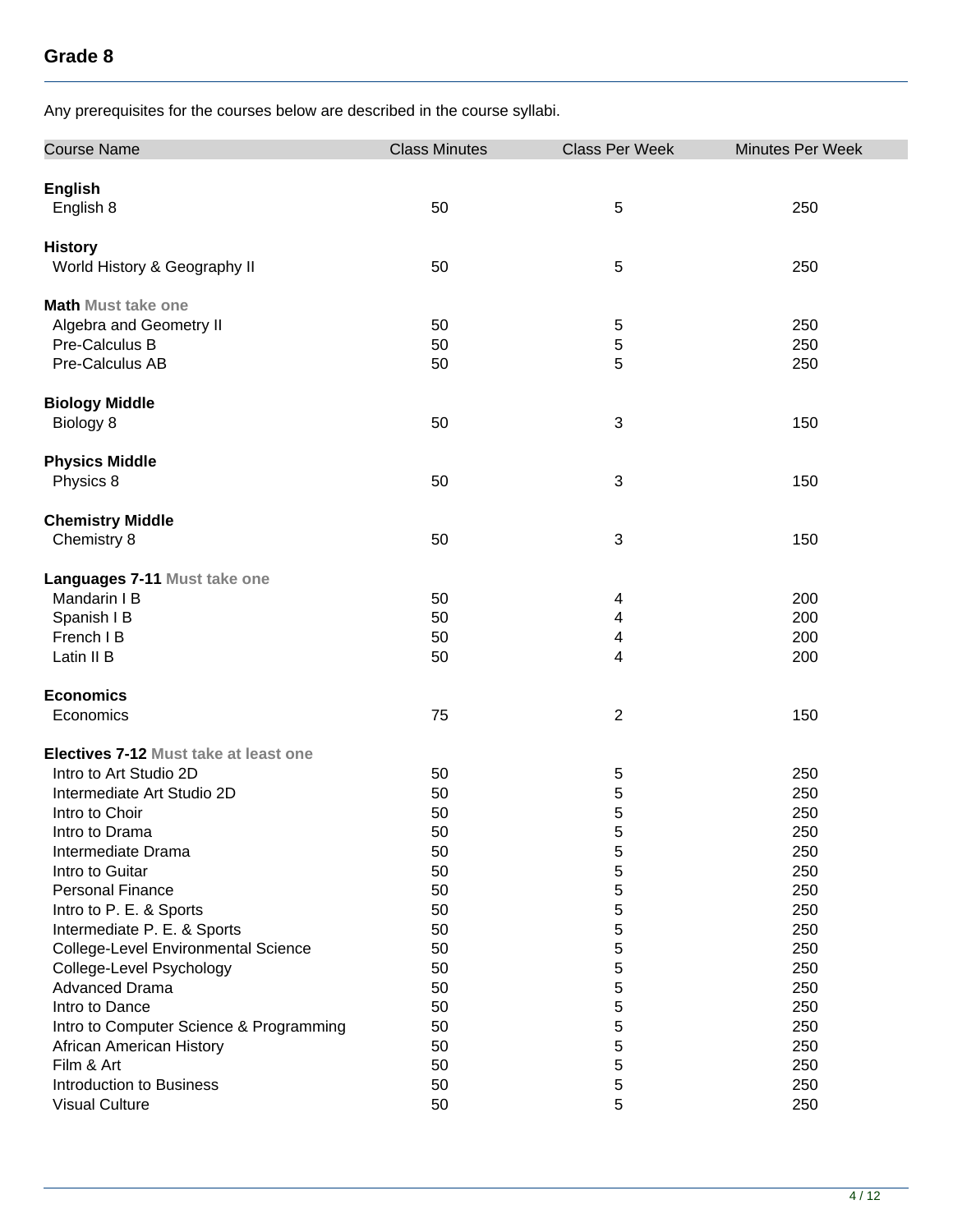| <b>Course Name</b>                           | <b>Class Minutes</b> | <b>Class Per Week</b> | Minutes Per Week |
|----------------------------------------------|----------------------|-----------------------|------------------|
| <b>English</b>                               |                      |                       |                  |
| Honors English Language & Composition        | 50                   | $\,$ 5 $\,$           | 250              |
| Honors English Literature & Composition      | 50                   | 5                     | 250              |
|                                              |                      |                       |                  |
| Geography 9                                  |                      |                       |                  |
| AP Human Geography                           | 50                   | 5                     | 250              |
| <b>History</b>                               |                      |                       |                  |
| AP U.S. Government and Politics              | 50                   | 5                     | 250              |
| <b>Math Must take one</b>                    |                      |                       |                  |
| <b>AP Calculus AB</b>                        | 50                   |                       | 250              |
| Pre-Calculus B                               | 50                   | 5                     | 250              |
|                                              |                      | 5                     |                  |
| Pre-Calculus AB                              | 50                   | 5                     | 250              |
| Pre-Calculus A                               | 50                   | 5                     | 250              |
| <b>Science Upper Honors Must take one</b>    |                      |                       |                  |
| <b>Honors Biology</b>                        | 50                   | 5                     | 250              |
| <b>Honors Chemistry</b>                      | 50                   | $\sqrt{5}$            | 250              |
| AP Physics 1                                 | 50                   | 5                     | 250              |
| Languages 7-11 Must take one                 |                      |                       |                  |
| Latin III                                    | 50                   | 5                     | 250              |
| Mandarin II                                  | 50                   | 5                     | 250              |
| Spanish II                                   | 50                   | 5                     | 250              |
| French II                                    | 50                   | 5                     | 250              |
|                                              |                      |                       |                  |
| <b>Electives 7-12 Must take at least one</b> |                      |                       |                  |
| Intermediate Art Studio 2D                   | 50                   | 5                     | 250              |
| Intro to Drama                               | 50                   | 5                     | 250              |
| Intermediate Drama                           | 50                   | 5                     | 250              |
| Intro to Guitar                              | 50                   | 5                     | 250              |
| <b>Personal Finance</b>                      | 50                   | 5                     | 250              |
| Intro to P. E. & Sports                      | 50                   | 5                     | 250              |
| Intermediate P. E. & Sports                  | 50                   | 5                     | 250              |
| AP 2-D Art & Design                          | 50                   | 5                     | 250              |
| <b>AP Drawing</b>                            | 50                   | 5                     | 250              |
| AP Microeconomics / AP Macroeconomics        | 50                   | 5                     | 250              |
| <b>AP Environmental Science</b>              | 50                   | 5                     | 250              |
| AP Human Geography                           | 50                   | 5                     | 250              |
| AP Psychology                                | 50                   | 5                     | 250              |
| AP U.S. Government and Politics              | 50                   | 5                     | 250              |
| <b>Advanced Drama</b>                        | 50                   | 5                     | 250              |
| Intro to Dance                               | 50                   | 5                     | 250              |
| Intro to Computer Science & Programming      | 50                   | 5                     | 250              |
| Philosophy                                   | 50                   | 5                     | 250              |
| African American History                     | 50                   | 5                     | 250              |
| Film & Art                                   | 50                   | 5                     | 250              |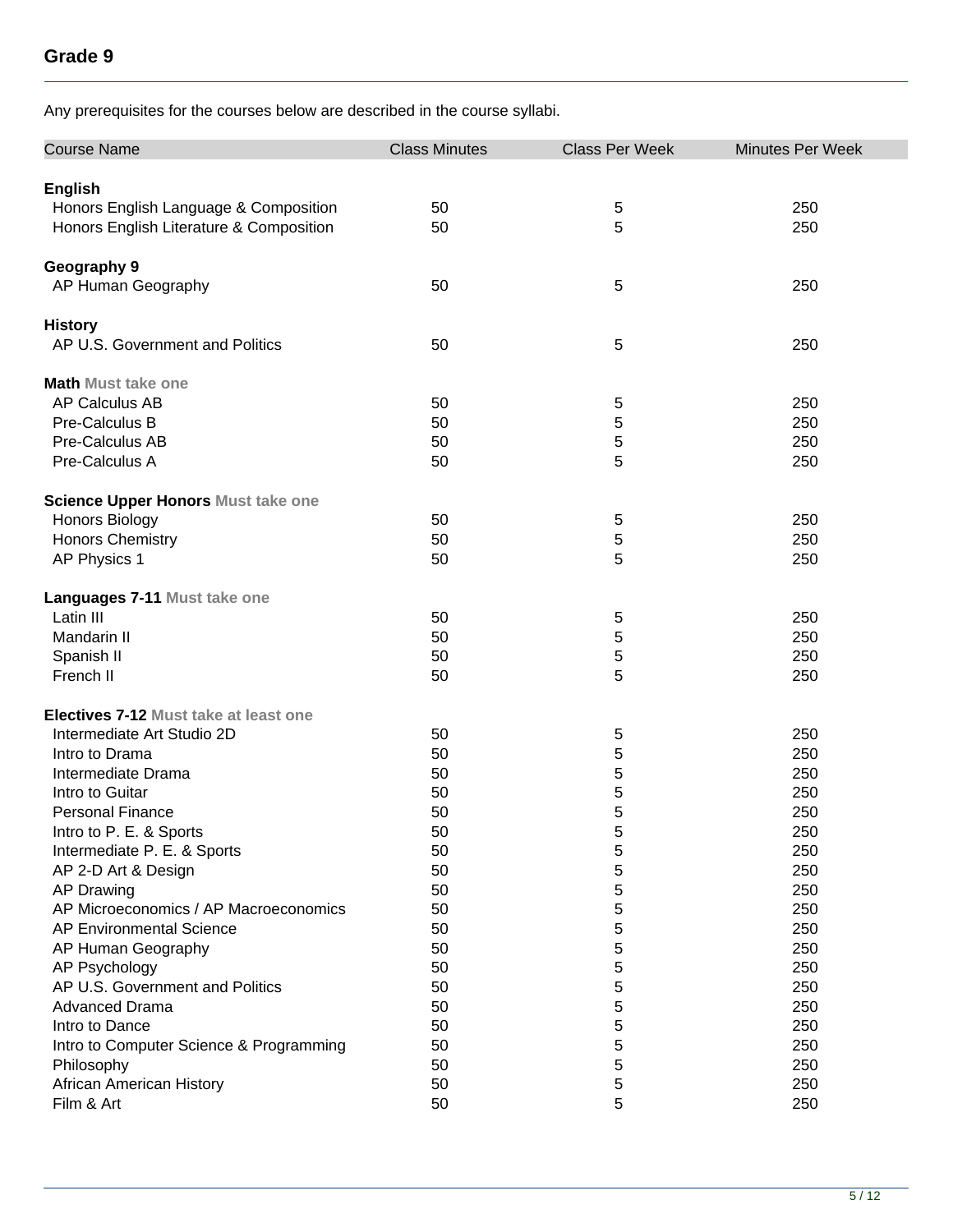| Course Name              | Class Minutes | Class Per Week | Minutes Per Week |
|--------------------------|---------------|----------------|------------------|
|                          |               |                |                  |
| Introduction to Business | 50            | b              | 250              |
| Visual Culture           | 50            |                | 250              |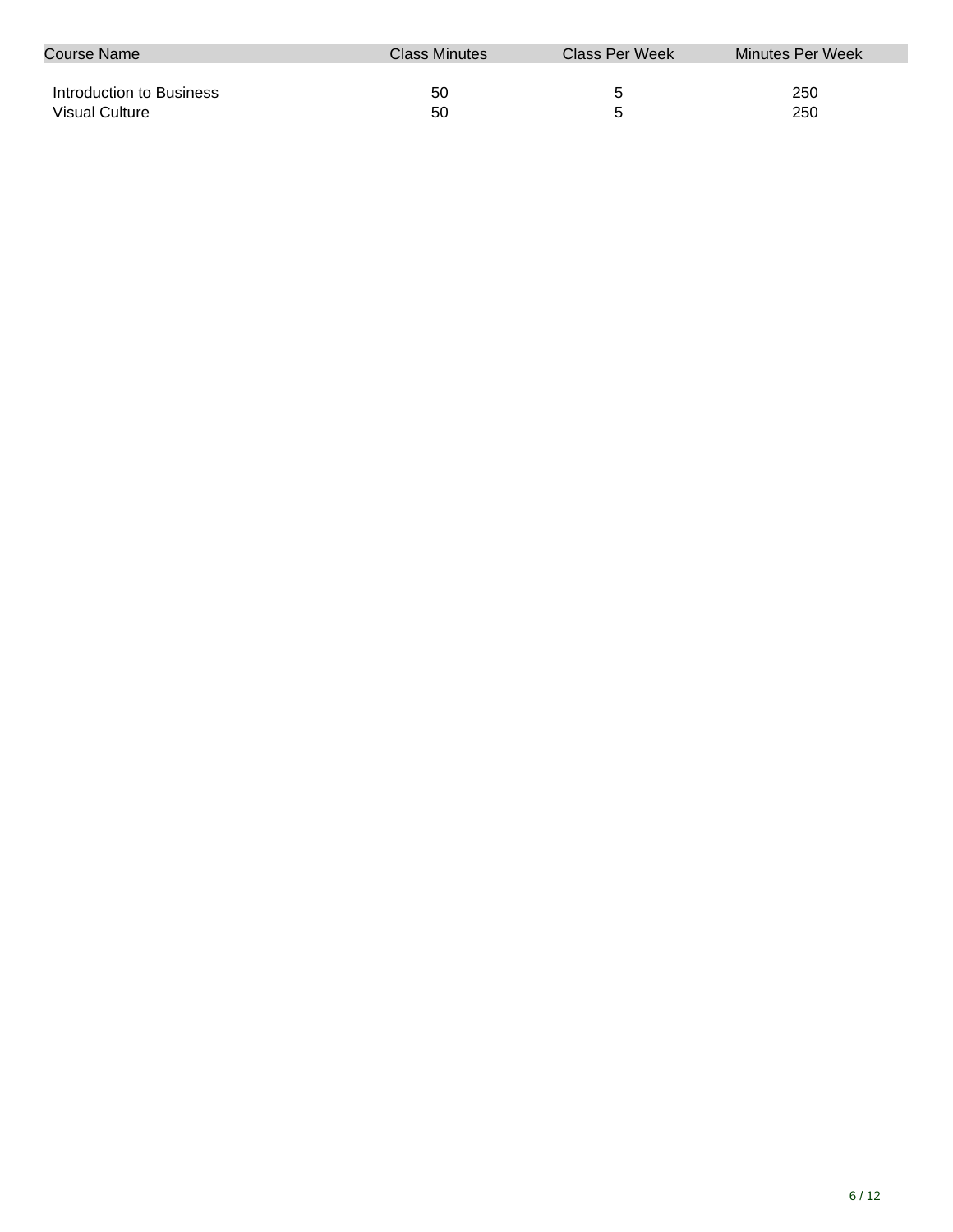| <b>Course Name</b>                           | <b>Class Minutes</b> | <b>Class Per Week</b> | <b>Minutes Per Week</b> |
|----------------------------------------------|----------------------|-----------------------|-------------------------|
| <b>English Must take one</b>                 |                      |                       |                         |
| Honors English Language & Composition        | 50                   | 5                     | 250                     |
| Honors English 10                            | 50                   | 5                     | 250                     |
| Honors English Literature & Composition      | 50                   | 5                     | 250                     |
| AP English Language & Composition            | 50                   | 5                     | 250                     |
| AP English Literature & Composition          | 50                   | 5                     | 250                     |
| <b>History Must take one</b>                 |                      |                       |                         |
| AP European History                          | 50                   | 5                     | 250                     |
| AP U.S. History                              | 50                   | 5                     | 250                     |
| AP U.S. Government and Politics              | 50                   | 5                     | 250                     |
| <b>Math Must take one</b>                    |                      |                       |                         |
| AP Calculus BC                               | 50                   | 5                     | 250                     |
| <b>AP Statistics</b>                         | 50                   | 5                     | 250                     |
| AP Calculus AB                               | 50                   | 5                     | 250                     |
| Pre-Calculus B                               | 50                   | 5                     | 250                     |
| Pre-Calculus AB                              | 50                   | 5                     | 250                     |
| Science Upper Honors Must take one           |                      |                       |                         |
| <b>Honors Biology</b>                        | 50                   | 5                     | 250                     |
| <b>Honors Chemistry</b>                      | 50                   | 5                     | 250                     |
| AP Physics 1                                 | 50                   | 5                     | 250                     |
| Science Upper AP Must take one               |                      |                       |                         |
| <b>AP Biology</b>                            | 50                   | 5                     | 250                     |
| <b>AP Chemistry</b>                          | 50                   | 5                     | 250                     |
| AP Physics 1                                 | 50                   | 5                     | 250                     |
| AP Physics 2                                 | 50                   | 5                     | 250                     |
| Languages 7-11 Must take one                 |                      |                       |                         |
| AP French Language & Culture                 | 50                   | 5                     | 250                     |
| Latin IV                                     | 50                   | 5                     | 250                     |
| Mandarin III                                 | 50                   | 5                     | 250                     |
| Spanish II                                   | 50                   | 5                     | 250                     |
| French III                                   | 50                   | 5                     | 250                     |
| Spanish III                                  | 50                   | 5                     | 250                     |
| <b>Electives 7-12 Must take at least one</b> |                      |                       |                         |
| Intro to Art Studio 2D                       | 50                   | 5                     | 250                     |
| Intermediate Art Studio 2D                   | 50                   | 5                     | 250                     |
| Intro to Drama                               | 50                   | 5                     | 250                     |
| Intermediate Drama                           | 50                   | 5                     | 250                     |
| Intro to Guitar                              | 50                   | 5                     | 250                     |
| <b>Personal Finance</b>                      | 50                   | 5                     | 250                     |
| Intro to P. E. & Sports                      | 50                   | 5                     | 250                     |
| Intermediate P. E. & Sports                  | 50                   | 5                     | 250                     |
| AP 2-D Art & Design                          | 50                   | 5                     | 250                     |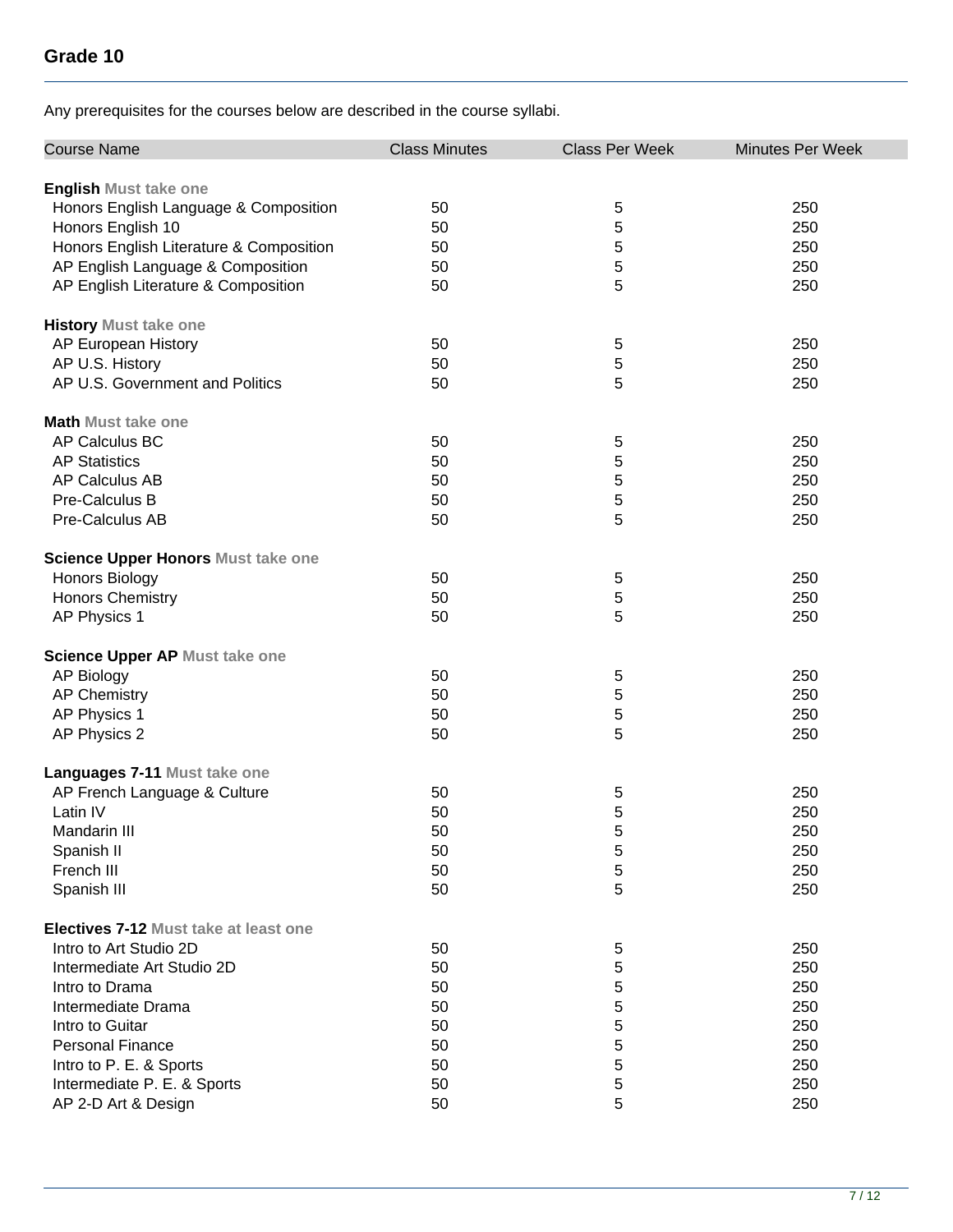| Course Name                             | <b>Class Minutes</b> | <b>Class Per Week</b> | <b>Minutes Per Week</b> |
|-----------------------------------------|----------------------|-----------------------|-------------------------|
|                                         |                      |                       |                         |
| AP Drawing                              | 50                   | 5                     | 250                     |
| <b>AP Biology</b>                       | 50                   | 5                     | 250                     |
| <b>AP Chemistry</b>                     | 50                   | 5                     | 250                     |
| AP Microeconomics / AP Macroeconomics   | 50                   | 5                     | 250                     |
| AP Environmental Science                | 50                   | 5                     | 250                     |
| AP Human Geography                      | 50                   | 5                     | 250                     |
| AP Physics 1                            | 50                   | 5                     | 250                     |
| AP Physics 2                            | 50                   | 5                     | 250                     |
| AP Psychology                           | 50                   | 5                     | 250                     |
| <b>AP Statistics</b>                    | 50                   | 5                     | 250                     |
| AP U.S. Government and Politics         | 50                   | 5                     | 250                     |
| <b>Advanced Drama</b>                   | 50                   | 5                     | 250                     |
| Intro to Dance                          | 50                   | 5                     | 250                     |
| Intro to Computer Science & Programming | 50                   | 5                     | 250                     |
| Philosophy                              | 50                   | 5                     | 250                     |
| African American History                | 50                   | 5                     | 250                     |
| Film & Art                              | 50                   | 5                     | 250                     |
| Introduction to Business                | 50                   | 5                     | 250                     |
| <b>Visual Culture</b>                   | 50                   | 5                     | 250                     |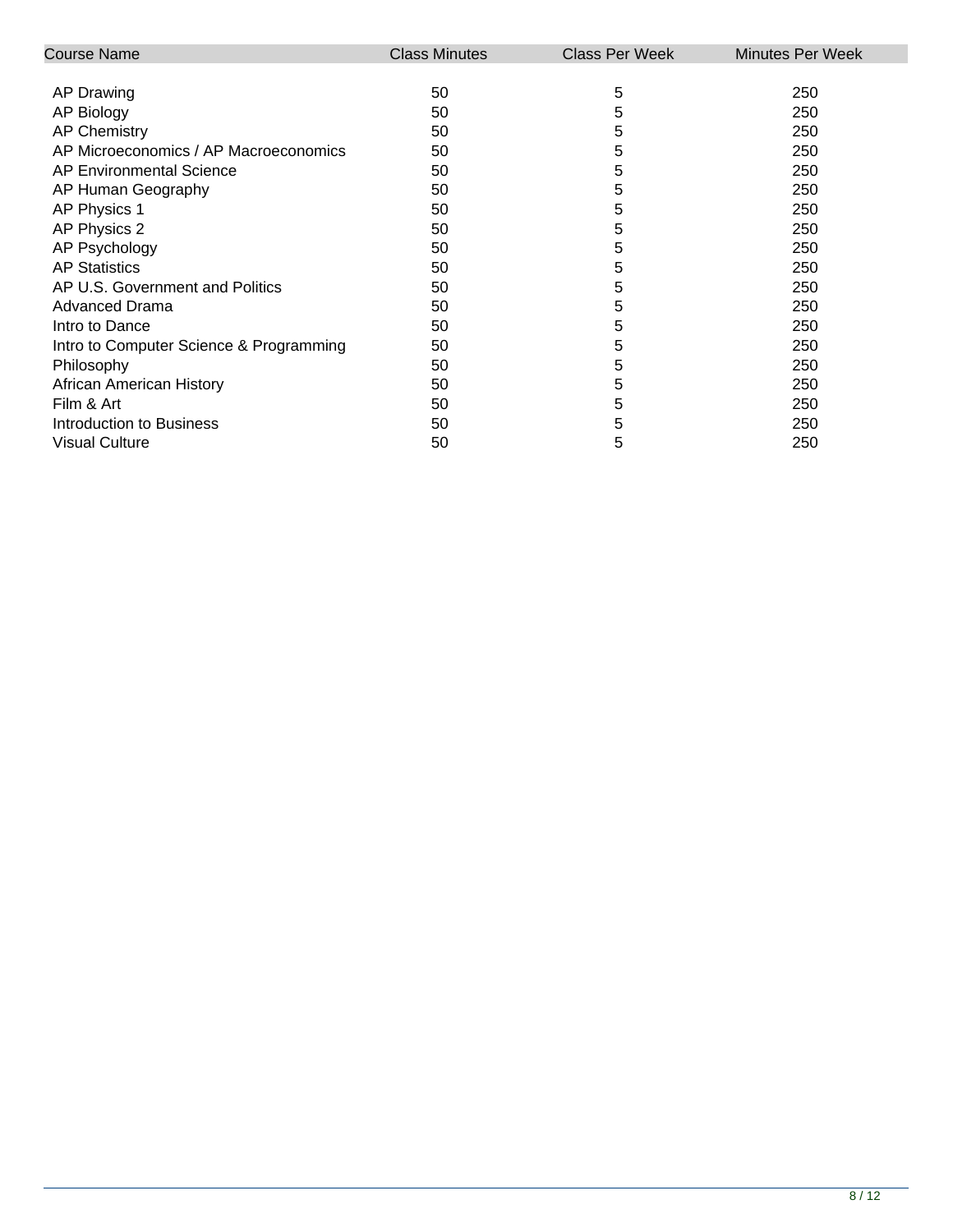| <b>Course Name</b>                        | <b>Class Minutes</b> | <b>Class Per Week</b> | <b>Minutes Per Week</b> |
|-------------------------------------------|----------------------|-----------------------|-------------------------|
| <b>English Must take one</b>              |                      |                       |                         |
| Honors English Language & Composition     | 50                   | 5                     | 250                     |
| Honors English Literature & Composition   | 50                   | 5                     | 250                     |
| AP English Language & Composition         | 50                   | 5                     | 250                     |
| AP English Literature & Composition       | 50                   | 5                     | 250                     |
|                                           |                      |                       |                         |
| <b>History Must take one</b>              |                      |                       |                         |
| AP European History                       | 50                   | 5                     | 250                     |
| AP U.S. History                           | 50                   | 5                     | 250                     |
| AP U.S. Government and Politics           | 50                   | 5                     | 250                     |
| <b>Math Must take one</b>                 |                      |                       |                         |
| AP Calculus BC                            | 50                   | 5                     | 250                     |
| <b>AP Statistics</b>                      | 50                   | 5                     | 250                     |
| <b>AP Calculus AB</b>                     | 50                   | 5                     | 250                     |
| Post-AP: Multivariable Calculus           | 50                   | 5                     | 250                     |
| Pre-Calculus B                            | 50                   | 5                     | 250                     |
|                                           |                      |                       |                         |
| <b>Science Upper Honors Must take one</b> |                      |                       |                         |
| Honors Biology                            | 50                   | 5                     | 250                     |
| <b>Honors Chemistry</b>                   | 50                   | 5                     | 250                     |
| AP Physics 1                              | 50                   | 5                     | 250                     |
| <b>Science Upper AP Must take one</b>     |                      |                       |                         |
| <b>AP Biology</b>                         | 50                   | 5                     | 250                     |
| <b>AP Chemistry</b>                       | 50                   | 5                     | 250                     |
| AP Physics 1                              | 50                   | 5                     | 250                     |
| AP Physics 2                              | 50                   | 5                     | 250                     |
| Languages 7-11 Must take one              |                      |                       |                         |
| AP French Language & Culture              | 50                   | 5                     | 250                     |
| <b>AP Latin</b>                           | 50                   | 5                     | 250                     |
| AP Spanish Language and Culture           | 50                   | 5                     | 250                     |
| Latin IV                                  | 50                   | 5                     | 250                     |
| Mandarin IV                               | 50                   |                       | 250                     |
| French IV                                 | 50                   | 5<br>5                | 250                     |
|                                           | 50                   |                       |                         |
| Spanish IV                                |                      | 5                     | 250                     |
| Electives 7-12 Must take at least one     |                      |                       |                         |
| Intro to Art Studio 2D                    | 50                   | 5                     | 250                     |
| Intermediate Art Studio 2D                | 50                   | 5                     | 250                     |
| Intro to Drama                            | 50                   | 5                     | 250                     |
| Intermediate Drama                        | 50                   | 5                     | 250                     |
| Intro to Guitar                           | 50                   | 5                     | 250                     |
| <b>Personal Finance</b>                   | 50                   | 5                     | 250                     |
| Intro to P. E. & Sports                   | 50                   | 5                     | 250                     |
| Intermediate P. E. & Sports               | 50                   | 5                     | 250                     |
| AP 2-D Art & Design                       | 50                   | 5                     | 250                     |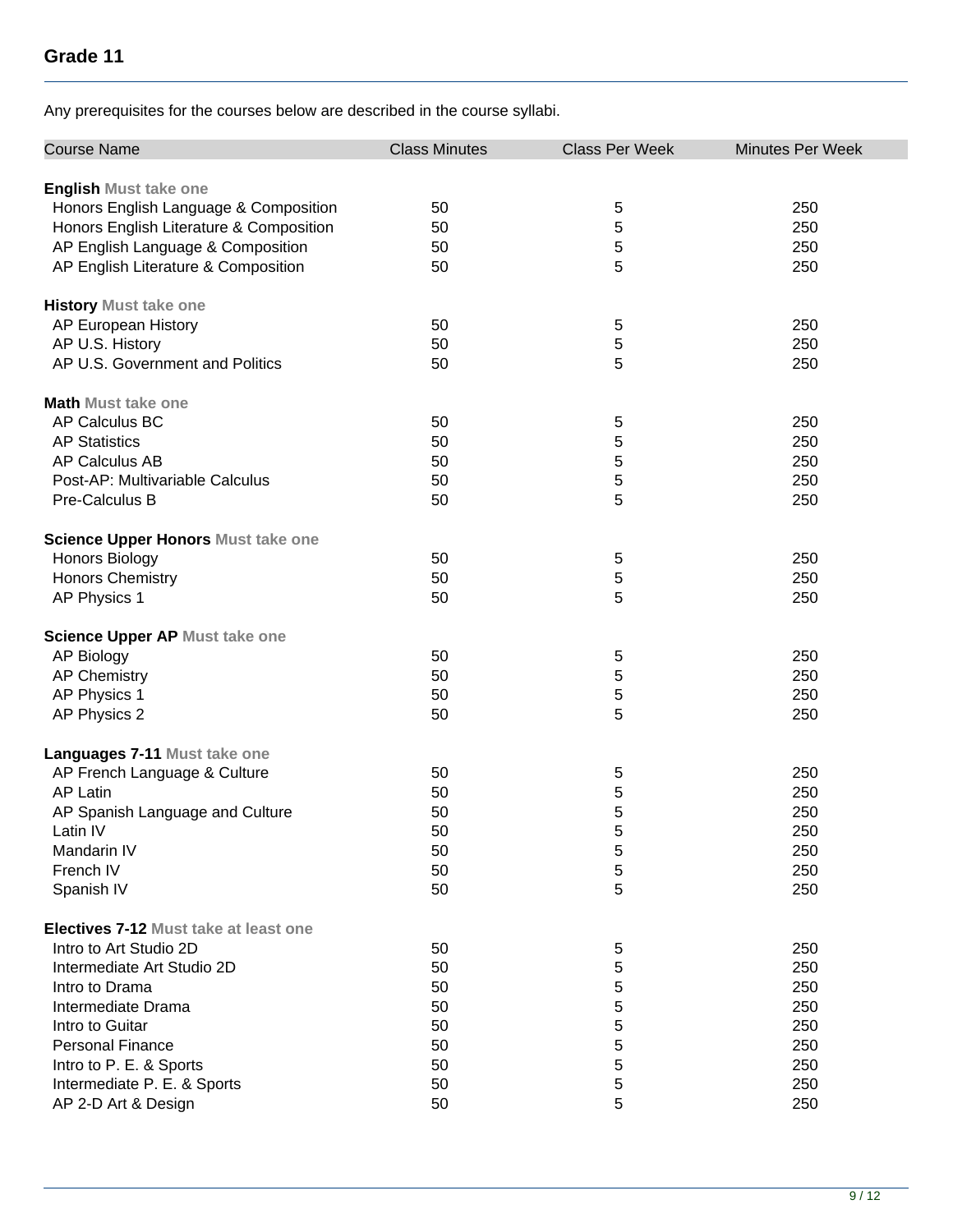| <b>Course Name</b>                       | <b>Class Minutes</b> | <b>Class Per Week</b> | <b>Minutes Per Week</b> |
|------------------------------------------|----------------------|-----------------------|-------------------------|
|                                          |                      |                       |                         |
| AP Drawing                               | 50                   | 5                     | 250                     |
| <b>AP Biology</b>                        | 50                   | 5                     | 250                     |
| <b>AP Chemistry</b>                      | 50                   | 5                     | 250                     |
| AP Microeconomics / AP Macroeconomics    | 50                   | 5                     | 250                     |
| <b>AP Environmental Science</b>          | 50                   | 5                     | 250                     |
| AP Human Geography                       | 50                   | 5                     | 250                     |
| AP Physics 1                             | 50                   | 5                     | 250                     |
| AP Physics 2                             | 50                   | 5                     | 250                     |
| AP Psychology                            | 50                   | 5                     | 250                     |
| <b>AP Statistics</b>                     | 50                   | 5                     | 250                     |
| AP U.S. Government and Politics          | 50                   | 5                     | 250                     |
| <b>Advanced Drama</b>                    | 50                   | 5                     | 250                     |
| Intro to Dance                           | 50                   | 5                     | 250                     |
| Intro to Computer Science & Programming  | 50                   | 5                     | 250                     |
| Philosophy                               | 50                   | 5                     | 250                     |
| African American History                 | 50                   | 5                     | 250                     |
| Film & Art                               | 50                   | 5                     | 250                     |
| Introduction to Business                 | 50                   | 5                     | 250                     |
| <b>Visual Culture</b>                    | 50                   | 5                     | 250                     |
| <b>Connections</b> Can take zero or more |                      |                       |                         |
| <b>College Counseling</b>                | 50                   | 5                     | 250                     |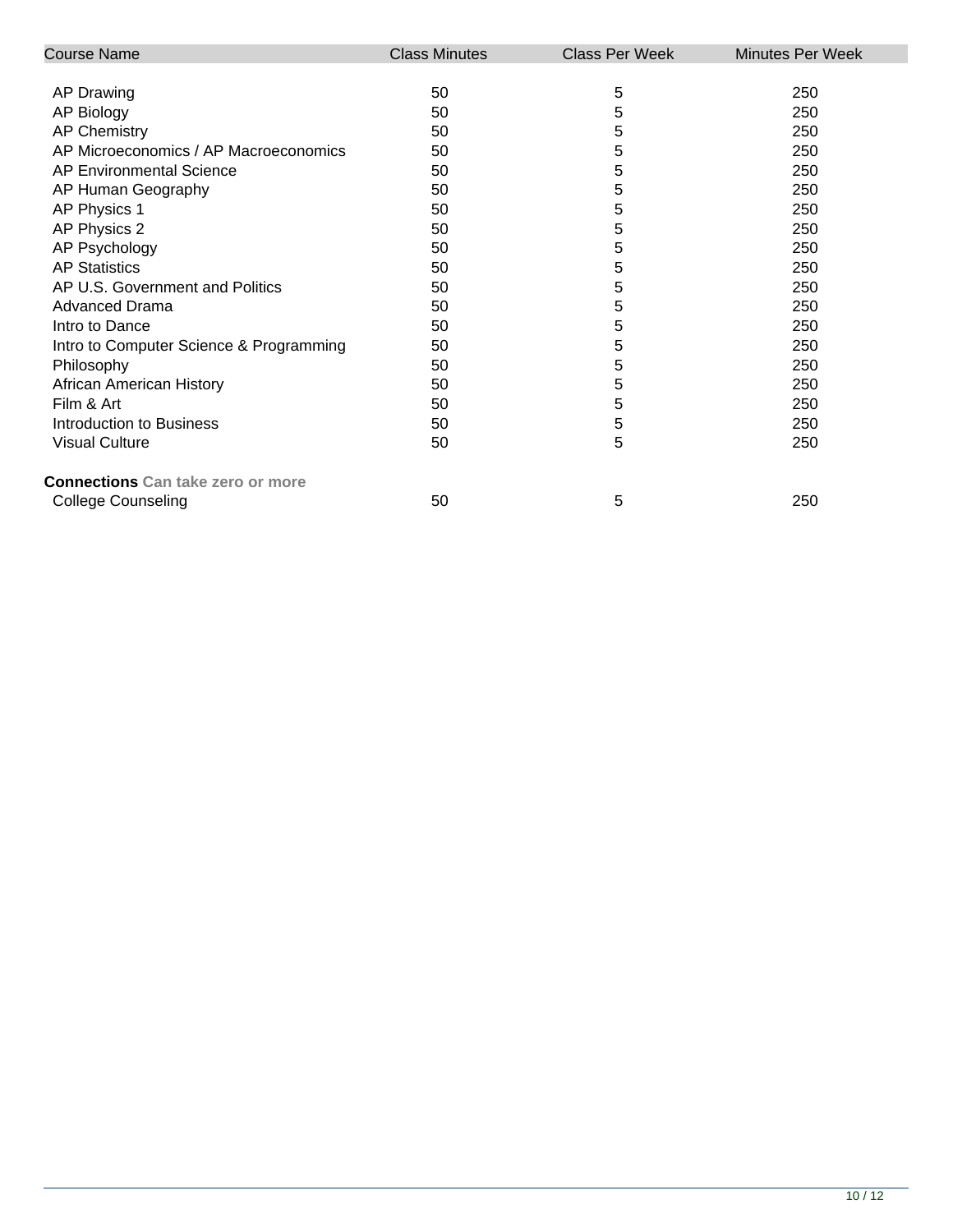| <b>Course Name</b>                       | <b>Class Minutes</b> | <b>Class Per Week</b> | <b>Minutes Per Week</b> |
|------------------------------------------|----------------------|-----------------------|-------------------------|
| <b>Capstone Humanities Must take one</b> |                      |                       |                         |
| Capstone: World History Through Film     | 50                   | 5                     | 250                     |
| Capstone: Utopias & Dystopias            | 50                   | 5                     | 250                     |
| Capst: Phil.: Responsibility & Justice   | 50                   | 5                     | 250                     |
|                                          |                      |                       |                         |
| <b>Capstone Math Must take one</b>       |                      |                       |                         |
| Capstone: Multivariable Calculus         | 50                   | 5                     | 250                     |
| <b>Capstone: Statistics</b>              | 50                   | 5                     | 250                     |
| <b>Capstone Sci Must take one</b>        |                      |                       |                         |
| Capst: Dynamics of Infectious Diseases   | 50                   | 5                     | 250                     |
| <b>Capstone: Forensics</b>               | 50                   | 5                     | 250                     |
|                                          |                      |                       |                         |
| <b>Capstone Language Must take one</b>   |                      |                       |                         |
| Capstone: French Culture & Literature    | 50                   | 5                     | 250                     |
| Capstone: Spanish Literature & Culture   | 50                   | 5                     | 250                     |
| Capstone: Traditional Chinese Customs    | 50                   | 5                     | 250                     |
| Capstone: Risible Romans                 | 50                   | 5                     | 250                     |
| <b>Connections</b>                       |                      |                       |                         |
| <b>College Counseling</b>                | 50                   | 5                     | 250                     |
|                                          |                      |                       |                         |
| Electives 7-12 Can take zero or more     |                      |                       |                         |
| Intro to Art Studio 2D                   | 50                   | 5                     | 250                     |
| Intermediate Art Studio 2D               | 50                   | 5                     | 250                     |
| Intro to Choir                           | 50                   | 5                     | 250                     |
| Intro to Drama                           | 50                   | 5                     | 250                     |
| Intermediate Drama                       | 50                   | 5                     | 250                     |
| <b>Personal Finance</b>                  | 50                   | 5                     | 250                     |
| Intro to P. E. & Sports                  | 50                   | 5                     | 250                     |
| Intermediate P. E. & Sports              | 50                   | 5                     | 250                     |
| Honors Biology                           | 50                   | 5                     | 250                     |
| <b>Honors Chemistry</b>                  | 50                   | 5                     | 250                     |
| AP 2-D Art & Design                      | 50                   | 5                     | 250                     |
| <b>AP Drawing</b>                        | 50                   | 5                     | 250                     |
| AP Biology                               | 50                   | 5                     | 250                     |
| <b>AP Chemistry</b>                      | 50                   | 5                     | 250                     |
| AP Microeconomics / AP Macroeconomics    | 50                   | 5                     | 250                     |
| AP English Language & Composition        | 50                   | 5                     | 250                     |
| AP English Literature & Composition      | 50                   | 5                     | 250                     |
| AP European History                      | 50                   | 5                     | 250                     |
| AP French Language & Culture             | 50                   | 5                     | 250                     |
| AP Human Geography                       | 50                   | 5                     | 250                     |
| <b>AP Latin</b>                          | 50                   | 5                     | 250                     |
| AP Physics 1                             | 50                   | 5                     | 250                     |
| AP Physics 2                             | 50                   | 5                     | 250                     |
| AP Psychology                            | 50                   | 5                     | 250                     |
| AP Spanish Language and Culture          | 50                   | 5                     | 250                     |